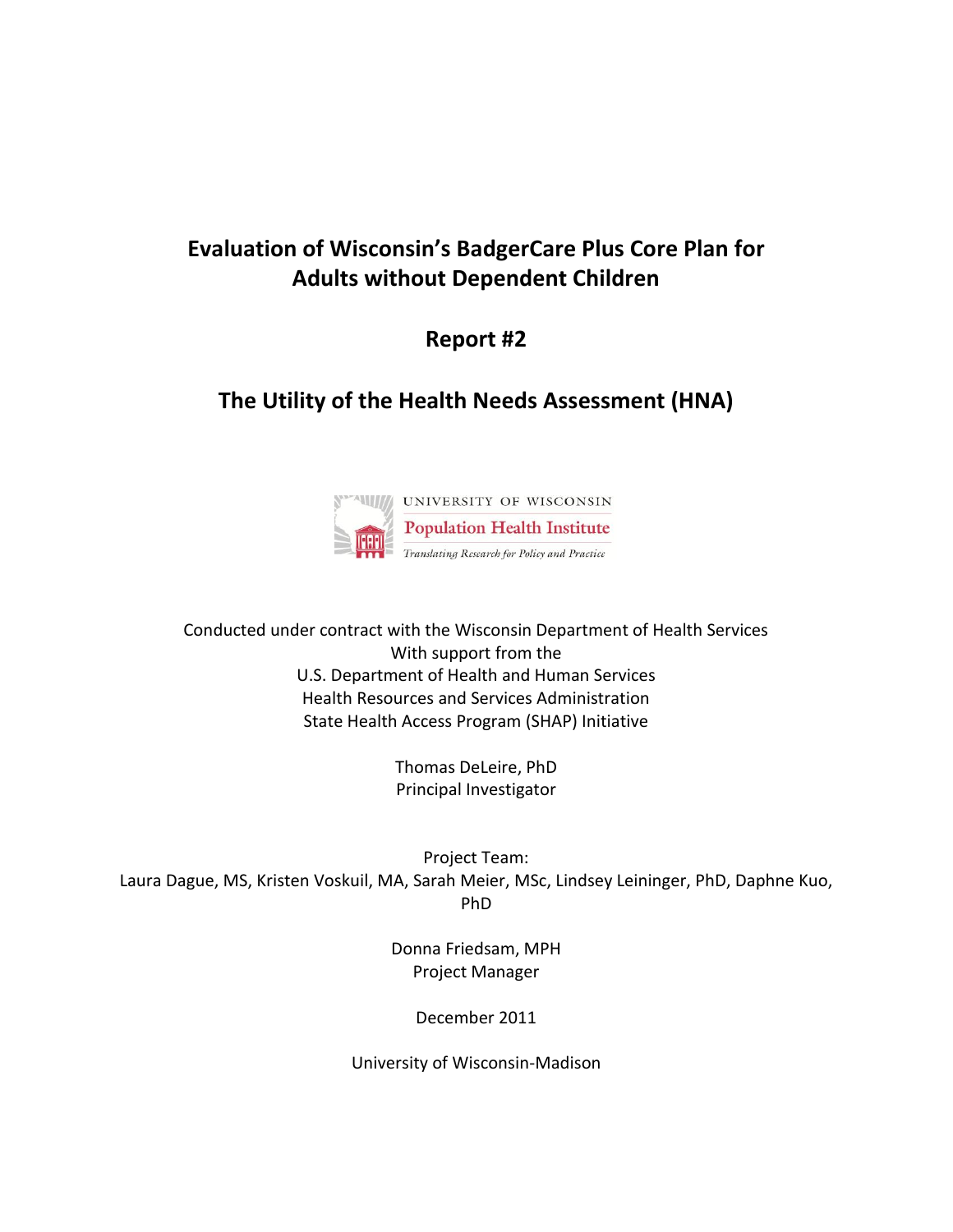## **EXECUTIVE SUMMARY**

This report is the second of two that presents findings from an evaluation of Wisconsin's BadgerCare Plus Core Plan -- a 2009 expansion of coverage to low-income adults without dependent children (hereafter referred as "childless adults"). The Core Plan launched with an automatic enrollment of approximately 12,000 very low-income uninsured childless adults from Milwaukee County's previous General Assistance Medical Program (GAMP). In July 2009, enrollment was opened statewide to lowincome uninsured childless adults. Enrollment quickly surpassed state projections and, on October 9, 2009, enrollment was closed; applications made after that date were placed on a waiting list. Total enrollment with this cap reached a peak of 65,057 and then steadily declined with attrition.

This evaluation uses administrative claims to compare the medical care utilization of 9,619 GAMPenrolled childless adults both prior to and one year following their transition into the Core Plan. It also assesses the experience of 53,103 other Core Plan members whose effective date was in July and December of 2009.

Non-GAMP enrollees, who entered in the open enrollment period, were required to complete a Health Needs Assessment (HNA) as part of the application process for the Core Plan. This evaluation assesses the utility of the HNA in identifying the presence of chronic conditions and other health needs, and of identifying likely future resource utilization.

Report #1 presents the evaluation of the service utilization of Core Plan members and compares the experience of those members who entered from prior GAMP enrollment to those who entered through later open enrollment. Report #2 presents the evaluation the utility of the HNA.

### **Summary of Findings, Report #2**

Accuracy of HNA Member Self-Report Relative to Claims Diagnoses

- Overall, the HNA accurately reports diagnoses, relative to what is observed on medical claims in the year following enrollment. However, this accuracy varies by condition. There is a notable amount of misreporting, which suggests the importance of the provider visit within the first year of enrollment.
- The level of "confirmed positives" ranges from very high (>97% correspondence) for diabetes to very low (about 23%) for emphysema. The confirmed positive level for a given condition is defined as follows: the percent of enrollees reporting the presence of the condition on the HNA who have a claim with a corresponding diagnosis within a year of Core Plan enrollment. For example, if 1,000 enrollees reported having asthma on the HNA and 800 of them had a claim on which asthma was listed as a diagnosis during their first year on the Core plan, the confirmed positive level would be 80%. A high level of confirmed positives is reflective of a strong correlation between the HNA and intended Core Plan health care utilization process.
- The converse an "unconfirmed positive" occurs when a member reports the presence of a condition on the HNA, but no associated diagnosis is present on any claim within a year of Core Plan enrollment. The data show very high levels of unconfirmed positive for emphysema (about 77%) to relatively low levels for diabetes (<3%) and high blood pressure (about 14%), with notable levels for all other conditions studied. Unconfirmed positives might indicate 1) that the member who reported the condition did not receive related medical services in the time period, 2) that the provider did not detect or document the condition, despite the member's report or 3) that the condition was erroneously reported in the HNA.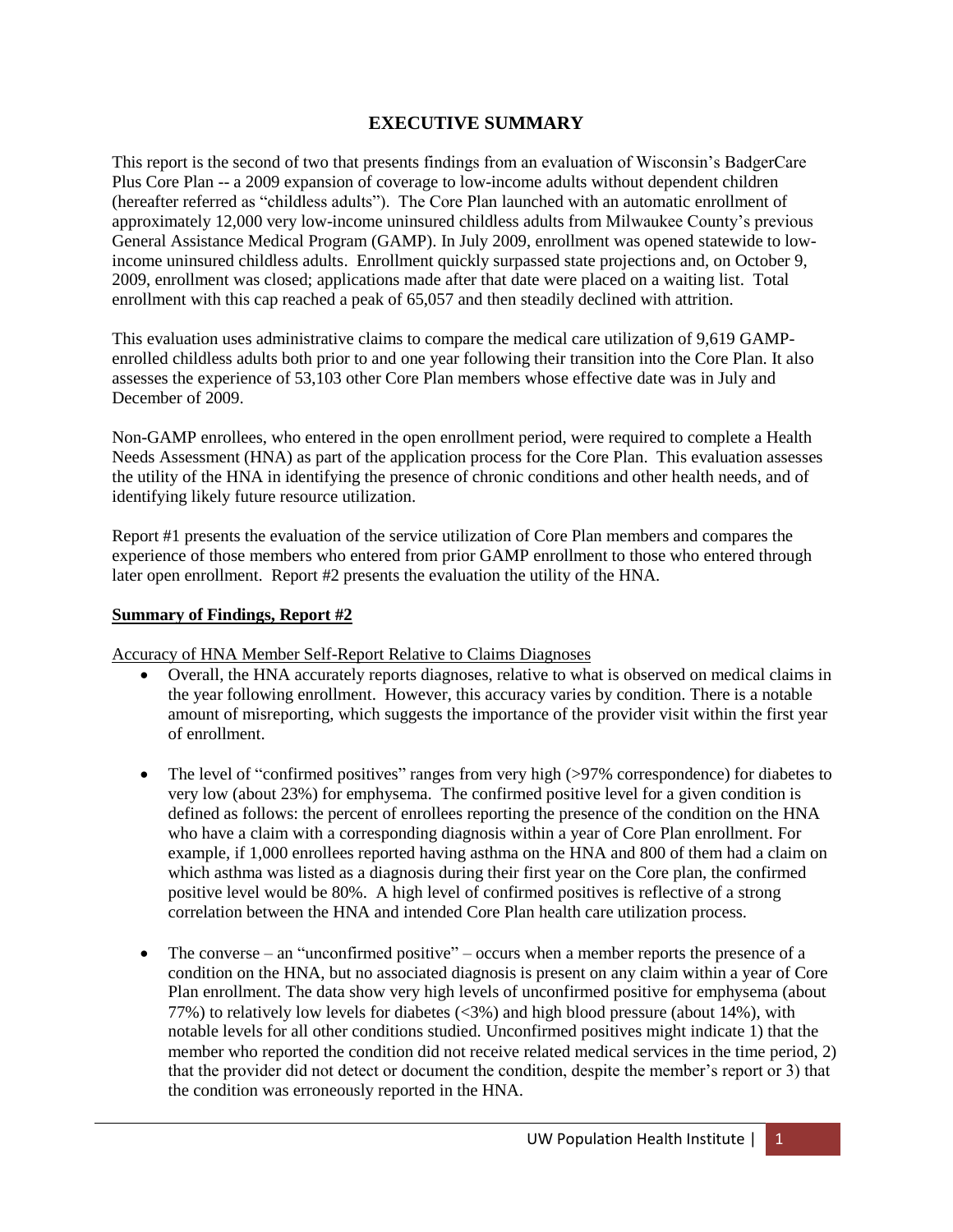- Most conditions show a very high level of "consistent negative" HNA responses reporting the absence of a condition, and no diagnosis of that condition appearing in a claim. High blood pressure and depression are the two conditions that fall below the level of 90% correspondence.
- The "false negative" levels for high blood pressure, depression, range from about 12 to 15%, while cancer and asthma show false negative rates less than 5%. Heart problems, diabetes, and COPD each approach a false negative level of 10%. A false negative occurs when a member reports the absence of a condition, but that condition appears as a diagnosis within the claims. False negatives may occur 1) if a condition develops and is newly diagnosed after the member enters the Core Plan, 2) the member is unaware of the presence of the condition prior to receiving Core Plan-sponsored health services, or 3) the member is aware of, but did not wish to report, the condition in the HNA. False negatives would be expected given that this population, coming from the previously uninsured, would likely have had gaps and inadequacies in prior health care. The presence of such false negative responses in the HNA suggests the potential importance of the required provider visit within the first year of enrollment.

## HNA for Assessing Condition/Disease Prevalence

- The HNA effectively detects the prevalence of asthma, depression, and emphysema within the Core Plan population in that the population prevalence in the HNA corresponds closely to the population prevalence in claims-based diagnoses.
- Many conditions, however, are significantly under-reported by the HNA: cancer, COPD, diabetes, heart problems, high blood pressure, and stroke. That is, the population prevalence in the claims-based diagnosis rate substantially exceeds the population prevalence in the HNA.
- HNA under-reporting may occur because the condition(s) developed after the members entered the Core Plan. Or, the conditions may have been present upon enrollment but not known to the members. In the latter case, the coverage and access to health care provided by the Core Plan would have facilitated detection of conditions that might otherwise have continued undiagnosed until more advanced stages.
- There is a fairly strong correspondence between the prevalence of comorbidities as indicated by claims data and as indicated by HNA responses. Persons with a combination of asthma and depression show the highest level of correspondence in reporting and claims diagnosis.

#### HNA Predictive Value Relative to Basic Demographic Information

- Overall, the addition of measures reflecting the HNA responses significantly increases the accuracy of a model predicting future utilization relative to a model including age and sex alone.
- The overall level of the HNA's predictive accuracy, however, remains low; and it is less precise than other commonly employed modeling techniques. Nonetheless, the commercially-available models require considerably more time and resource investment both to administer and to analyze.
- While their joint predictive accuracy of the overall variation in utilization is low, it remains the case that each of the HNA measures, taken separately, correlates highly with utilization.
- The use of the HNA adds significant predictive value over the use of demographics alone to predict utilization at the upper  $70<sup>th</sup>$  and  $90<sup>th</sup>$  percentiles.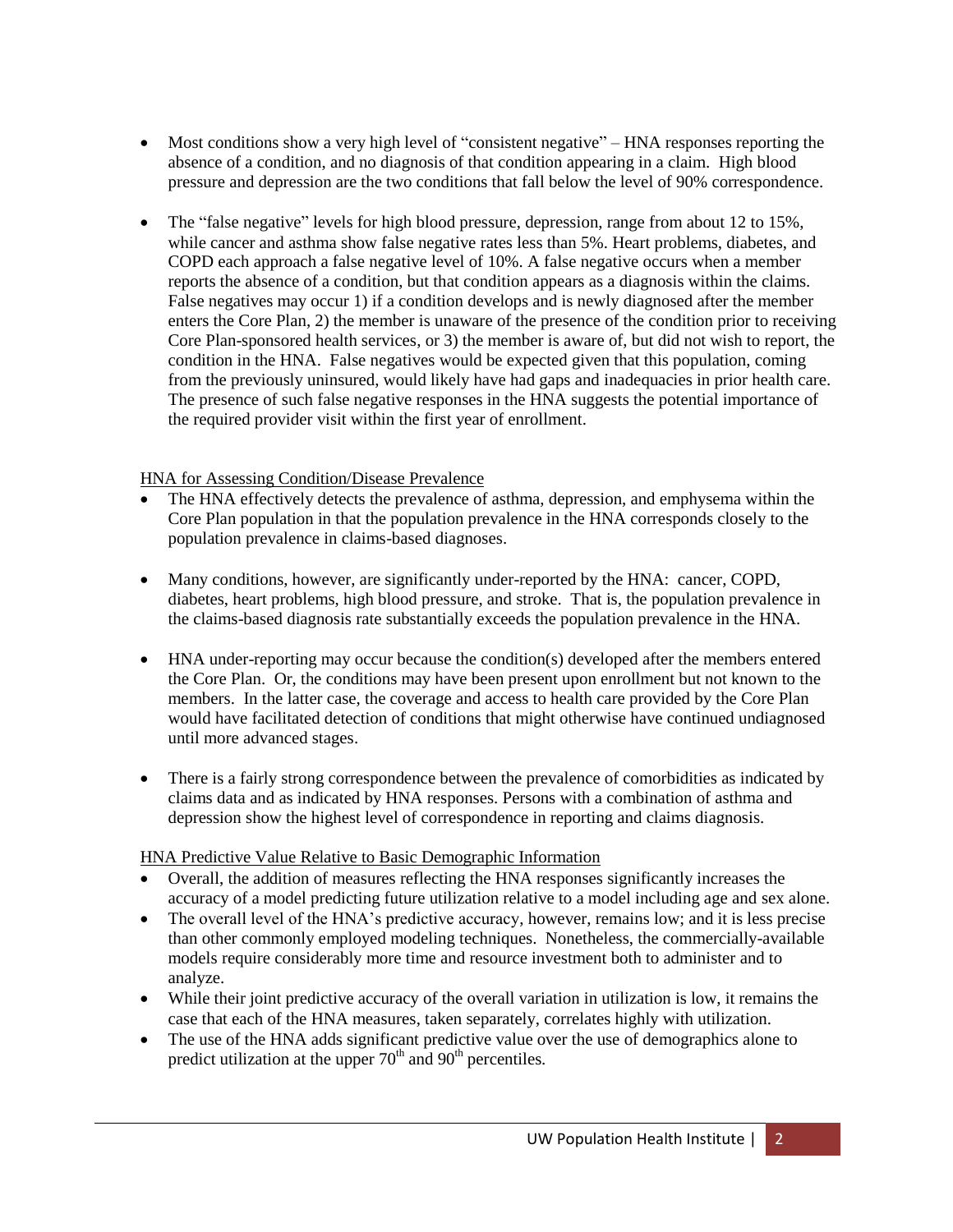## **List of Tables**

|           |                                                                                                                                                                            | Page    |
|-----------|----------------------------------------------------------------------------------------------------------------------------------------------------------------------------|---------|
| Table 1a: | Demographic Characteristics of the Transitional (former GAMP) Core Population                                                                                              | 5       |
| Table 1b: | Demographic Characteristics of the Non-GAMP Core BadgerCare Population                                                                                                     | 5       |
|           | Tables 2a-d: Prevalence of Condition as Reported by HNA and Prevalence of Condition by<br>Frequency of Diagnosis in Members' Claims, with detail by Sex, Age, and Income   | $10-12$ |
| Table 3:  | Prevalence of Top 10 Co-Morbidities Computed Two Ways:<br>Using HNA Responses and Using Claims Data                                                                        | 13      |
| Table 4:  | Proportion of Core Plan Members with 10 Most Prevalent Comorbidities in the HNA<br>that also Have the Same Comorbidity Reported in Claims Within One Year of<br>Enrollment | 13      |
| Table 5a: | Correspondence between HNA Answer and Diagnosis (Dx) in Claims<br>Within One Year Enrollment                                                                               | 15      |
| Table 5b: | Correspondence between HNA Answer and Condition-Related ED or Hospitalization<br>Episode in Claims Within One Year Enrollment                                              | 15      |
| Table 5c: | Detail by Sex, Age, and Income: Correspondence between HNA Answer and Diagnosis<br>(Dx) in Claims Within One Year Enrollment                                               | $16-17$ |
| Table 5d: | Detail by Sex and Age: Correspondence between HNA Answer and Condition-Related<br>ED or Hospitalization Episode in Claims Within One Year Enrollment                       | 18      |
| Table 6:  | Average Utilization by HNA Answer, Sex, Age, and Income                                                                                                                    | 19      |
| Table 7:  | Predictive Value of HNA Responses Above That of Age, Sex, and Income Alone                                                                                                 | 20      |
| Table 8:  | Percent of Utilization in Upper Deciles Predicted by Model                                                                                                                 | 22      |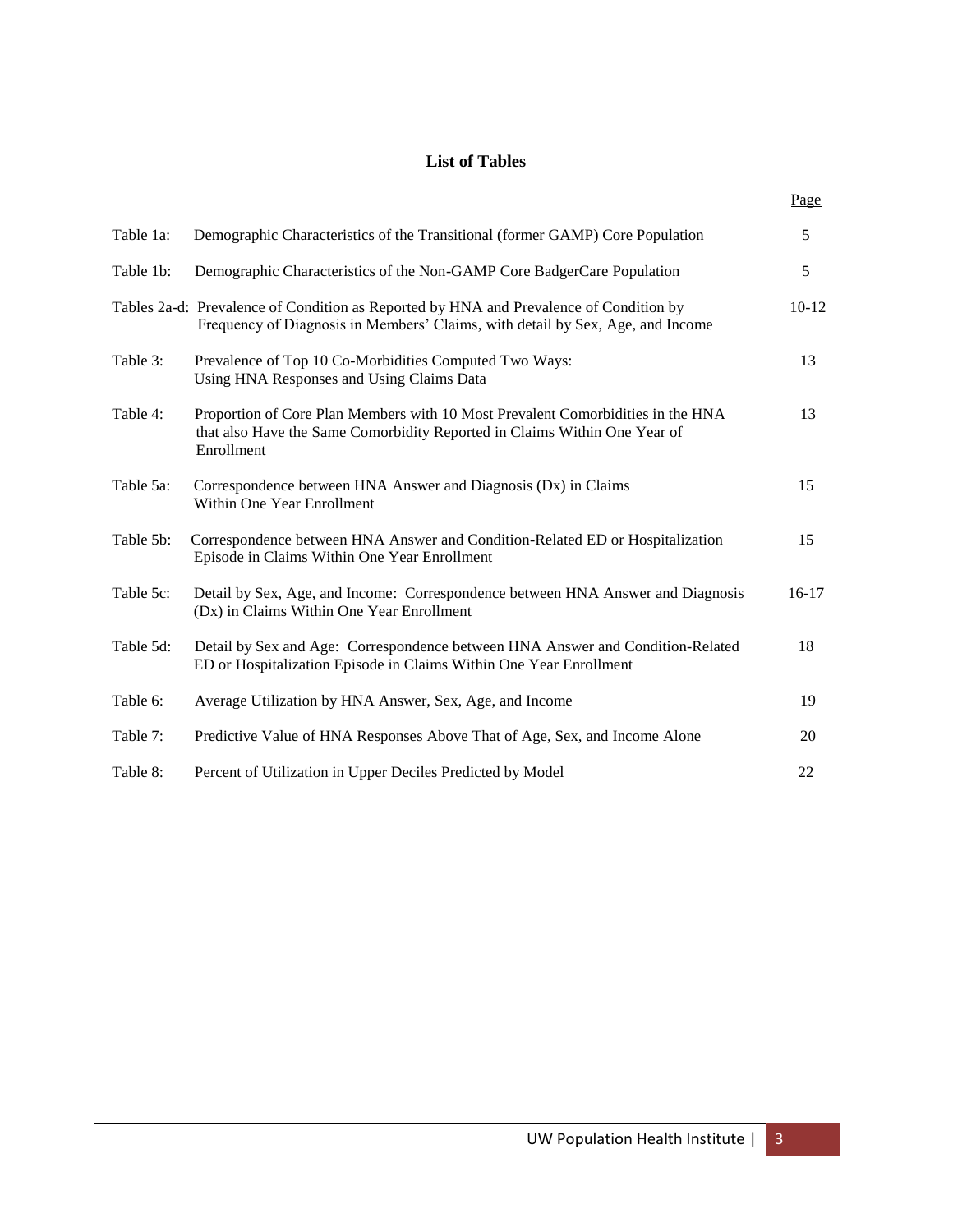## **I. Background**

 $\overline{a}$ 

The State of Wisconsin in 2009 launched the BadgerCare Plus Core Plan for adults without dependent children ("childless adults"). Eligible individuals have incomes up to 200% of the Federal Poverty Line (FPL) and do not have access to other forms of health insurance. The Core plan's program offers a pared down version of those benefits available through the state's existing Medicaid/CHIP program (BadgerCare Plus). Enrollment for Core Plan opened in July 2009 and was ultimately capped at approximately 65,000 enrollees. In January 2009, prior to opening enrollment to all eligible persons, the State automatically transitioned twelve thousand low-income childless adults from Milwaukee County's General Assistance Medical Program (GAMP) to the Core Plan.

All enrolled GAMP members as of December 26, 2008 were automatically transitioned to the BadgerCare Plus Core plan on January 1, 2009, at which point GAMP ceased to exist. General Core Plan enrollment opened on July 15, 2009.<sup>1</sup> Table 1a provides summary demographic characteristics of the former GAMP members who enrolled in the Core Plan and Table 1b provides the same information for other Core enrollees. In the GAMP sample, forty-two percent is female. The average age is 43.5 with 26.5% being less than age 35, 55% being between 35 and 55, and 18% being age 55 or older. As the race and ethnicity of a public health program member is not relevant to program eligibility, it is often not reported in the administrative file. Race / ethnicity is missing for 41% of the sample. 23% of the sample is reported as White, 36% as Black, and 7% as Hispanic. The main difference between the two samples: a smaller proportion of the GAMP sample is white and the GAMP sample is somewhat older than the Core sample.

The Wisconsin Department of Health Services completed a waiver application to the federal Centers for Medicaid and Medicare Services to launch the Core Plan as a demonstration initiative. The waiver application describes that childless adults enrolling in BadgerCare Plus will be required to complete a Health Needs Assessment (HNA) as a condition of enrollment.

The HNA is a short survey of basic health conditions and health history that the State will use to help match enrollees with HMOs and providers that meet the individual's specific needs. The HNA is designed for individuals to self-report basic health information and to capture the immediate health needs of members. The HNA data is important for three reasons:

- 1. The childless adult population is a new coverage population for BadgerCare Plus and we lack sufficient information about their health needs. The HNA (and the physical examination) will allow us to begin to fill in the blanks in this knowledge.
- 2. We will be using information provided in the HNA to recommend an HMO to the individual or couple applying for BadgerCare Plus for childless adults and will use HNA data as part of our automatic assignment of an HMO when the individual or couple does not select one on their own. For example, if an individual says that he has been diagnosed with diabetes, we will want to alert the individual if one of the HMOs in his service area has an excellent track record for providing quality health care for diabetic patients.
- 3. By using the HNA data, combined with encounter and claims data that we might have on file, we can alert the HMO to serious health conditions that require immediate intervention.

Wisconsin Department of Health Services, Health Insurance for Childless Adults, Waiver Proposal, page 22, July 1, 2008

<sup>&</sup>lt;sup>1</sup>Application levels for the Core Plan immediately exceeded projections and program budget. Total program enrollment reached a high of 65,057. As a result of this unanticipated demand for the program, an enrollment cap was imposed on October 9, 2009. Applications received after that date were placed on a waiting list and (with a few exceptions for cancer and heart disease patients) none of the waiting list applicants have been enrolled into coverage.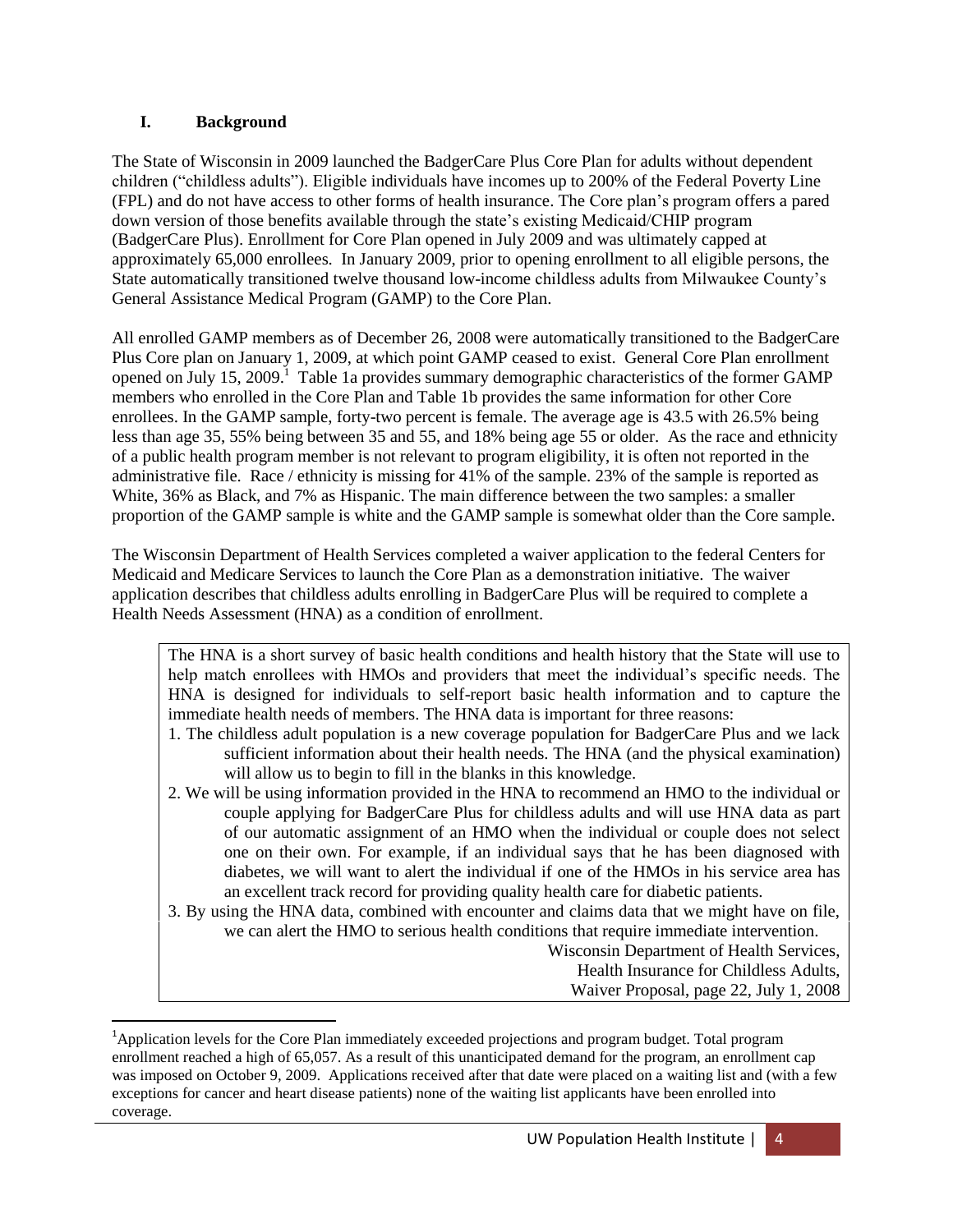The HNA elements are listed in the Appendix to this report.

| Table 1a: Demographic Characteristics of the Transitional (Former GAMP) Core Population |        |        |        |  |
|-----------------------------------------------------------------------------------------|--------|--------|--------|--|
|                                                                                         | All    | Men    | Women  |  |
| Number of Enrollees                                                                     | 9,619  | 5,581  | 4,038  |  |
| Female                                                                                  | 41.98% |        |        |  |
| Age (Mean)                                                                              | 43.50  | 42.11  | 45.42  |  |
| Age $<$ 35                                                                              | 26.50% | 29.48% | 22.39% |  |
| Age>=35 & Age < 55                                                                      | 55.17% | 56.30% | 53.62% |  |
| Age>=55                                                                                 | 18.33% | 14.23% | 24.00% |  |
| White                                                                                   | 23.28% | 21.45% | 26.00% |  |
| <b>Black</b>                                                                            | 35.54% | 33.6%  | 38.24% |  |
| Hispanic                                                                                | 6.74%  | 5.61%  | 8.30%  |  |
| Race / Ethnicity Missing                                                                | 41.48% | 45.15% | 36.40% |  |
| Source: BadgerCare Plus Core Plan Enrollment File                                       |        |        |        |  |

| Table 1b: Demographic Characteristics of the Non-GAMP Core BadgerCare Populaiton |        |        |        |
|----------------------------------------------------------------------------------|--------|--------|--------|
|                                                                                  | All    | Men    | Women  |
| Number of Enrollees                                                              | 56,103 | 28,578 | 27,525 |
| Female                                                                           | 49.06% | --     |        |
| Age (Mean)                                                                       | 40.57  | 39.24  | 41.95  |
| Age $<$ 35                                                                       | 38.35% | 41.82% | 34.74% |
| Age>=35 & Age < 55                                                               | 41.42% | 41.89% | 40.93% |
| Age $>=$ 55                                                                      | 20.23% | 16.29% | 24.33% |
|                                                                                  |        |        |        |
| White                                                                            | 77.30% | 74.06% | 80.66% |
| <b>Black</b>                                                                     | 14.51% | 17.43% | 11.47% |
| Hispanic                                                                         | 3.97%  | 4.23%  | 3.71%  |
| Race / Ethnicity Missing                                                         | 6.12%  | 6.57%  | 5.66%  |
| Source: BadgerCare Plus Core Plan Enrollment File                                |        |        |        |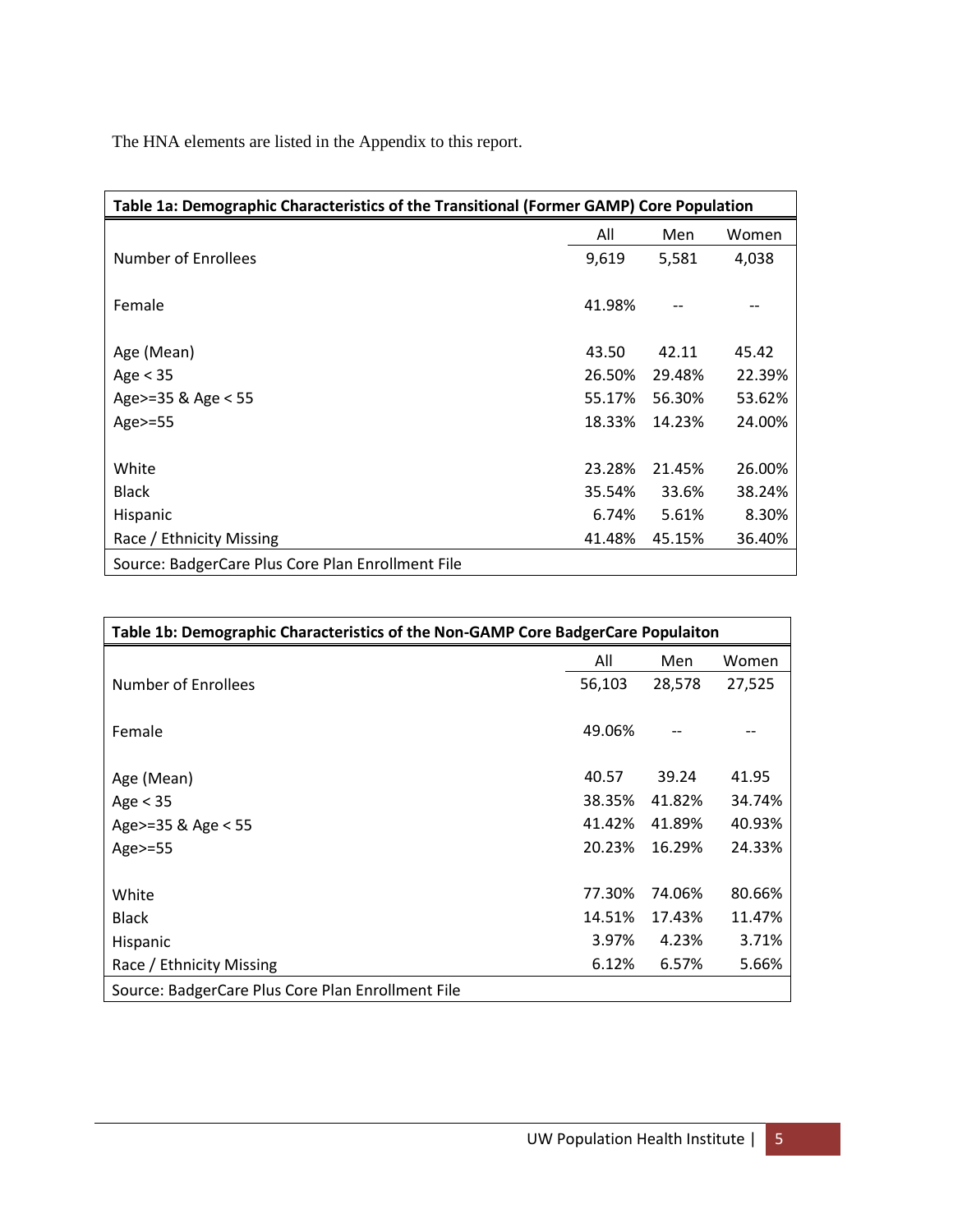## **II. Evaluation Approach**

State administrative enrollment and claims data were used to assess the effectiveness of the Wisconsin CORE plan in 1) delivering appropriate care to its members, 2) achieving DHS' goals for members' efficiency of service utilization and 3) promoting members' progress toward improved health outcomes.

## *A. Research Questions*

The UW Population Health Institute, in collaboration with DHS, identified the following research questions for the evaluation of the HNA.

*How predictive is the HNA/how useful is the tool in assessing member prevalence of chronic conditions in the non-GAMP Core population?*

- *1. What is the prevalence of reported chronic conditions?*
- *2. Are chronic conditions accurately self-reported by the HNA in this population? What conditions are most/least likely to be reported accurately (HNA to claim/encounter outcomes)?*
- *3. How much more predictive of service utilization is the HNA compared with using only the basic demographic information available for other BadgerCare Plus populations (age, sex, income)?*

## *B. Data and Outcome Measures*

The data for all analyses were drawn from the State's administrative claims database (called the InterChange system) and from the State's eligibility system (called the CARES database). The analyses consider two different samples of Core Plan enrollees. The first is the former-GAMP members who were automatically enrolled in the Core Plan in January 2009. The second is other voluntary enrollees to the Core Plan who enrolled between July 1 and October 9, 2009. As mentioned above, the former-GAMP members were not administered the HNA and, therefore, are excluded from many of the analyses presented in this report.

For the former GAMP sample, claims data were drawn from January 1, 2009 (the beginning of coverage under the Core Plan for former-GAMP members) through September 2010. For the Core sample, claims data were drawn from July 15, 2009 (the beginning of coverage under the Core Plan for non-GAMP enrollees) through September 2010. Claims data provided information on diagnoses and utilization by category, while the CARES data provided demographic and income information.

The utilization outcomes examined include four categories of utilization based on claims data: all outpatient visits, mental health service visits, emergency department (ED) visits, and inpatient hospitalizations. For each person in each year, a "visits per month" measure of utilization is constructed as the total number of visits in that year divided by the number of months the person was enrolled in the program. Annual number of visits were also used a measure of utilization in some of the analyses. ED visits are measured as a day with an ED claim, identified using procedure billing codes.

Hospitalizations were measured as the number of hospital stays, using bed day revenue codes to identify them in the claims. This analysis is careful to distinguish between new admissions and transfers between hospitals, as transfers should not be considered new hospitalizations. Since transfers cannot be observed directly, this study infers that any gap of less than two days between an admission and a discharge or last bed day is a transfer. Outpatient visits were measured as the number of provider-day visits. Total outpatient visits are defined using a procedure code that is used only for outpatient visits (which includes skilled nursing visits).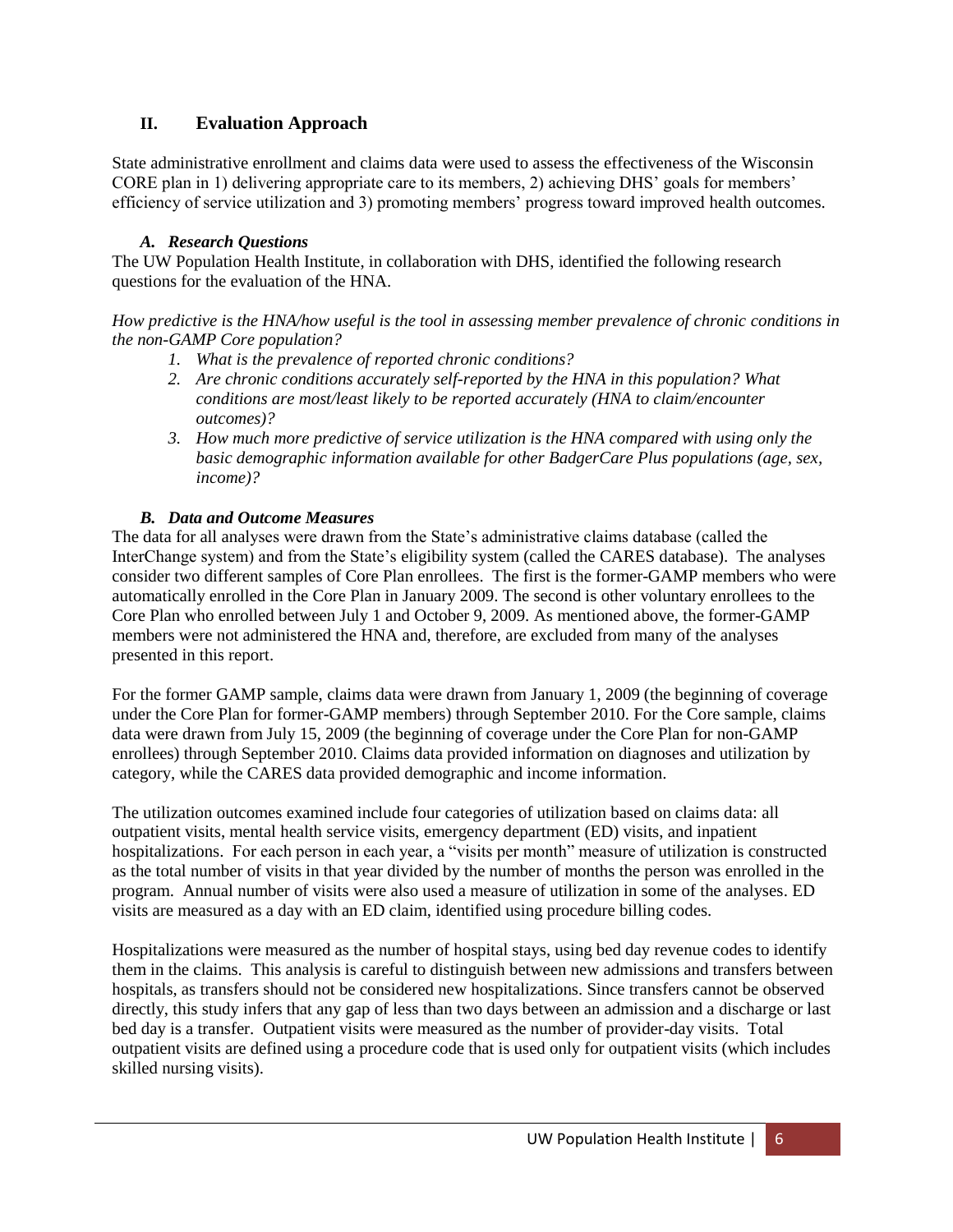The HNA analysis used the Core sample, described above, which consists of the non-GAMP enrollees into the Core Plan between July 1 and October 9, 2009. Only the non-GAMP Core Plan enrollees were required by the State to complete an HNA upon their enrollment into the Core Plan. The analysis is restricted to those enrollees that had a completed HNA. (The HNA elements are listed in Appendix A.) In addition, the Wisconsin Department of Health Service has informed the study team that some invalid HNA data may have been submitted by the enrollment broker, due to time constraints and caseload backup between August 1-October 9, 2009. The research team, in order to sort out a group of valid HNA cases for study, set inclusion criteria based on input from DHS. This study assesses only HNAs submitted in 2009, but does not include those submitted between the dates August 1st, 2009 – October 9th, 2009. The study sample, therefore, includes a total of 14,752 individuals with completed HNAs whose effective dates fell between July 1 and December 31, 2009.

To assess how well the HNA identified chronic conditions, this study focused on the set of conditions listed in the HNA, which are the following: any condition, asthma, any cancer, COPD, depression, diabetes, emphysema, heart problem, high blood pressure, and stroke. These are referred to here as HNA1-chronic conditions. The HNA also asked individuals to report whether they had an ED visit or a hospitalization for each of these conditions. If yes, these are referred to here as an HNA2-chronic condition. It was also determined, for this sample, whether the same chronic condition was seen in the claims data for any visit during the 12 month period following enrollment, which is referred to here as claims-chronic conditions.

*Question 1. What is the prevalence of reported chronic conditions?* 

The proportion of the sample that indicated the presence of a chronic condition on the HNA (HNA1 chronic condition) was calculated, as was the proportion that indicated they had an ED visit or were hospitalized for a chronic condition (HNA2-chronic condition).

Separately, the frequency of specific diagnoses among members was calculated using the claims data (claims-chronic condition). To attain population level prevalence, a condition-specific diagnosis code was counted only once for any specific member, even if the individual had multiple claims with the same code. The study then compared the prevalence of HNA-reported conditions with the prevalence appearing within the claims in the study time period.

Finally, the top comorbidities reported by the HNA are calculated and compared to comorbidities present in the claims data.

*Question 2. Are chronic conditions accurately self-reported by the HNA in this population? What conditions are most/least likely to be reported accurately (HNA to claim/encounter outcomes)?*

To address this question, the proportion of the sample was calculated with both an HNA1-chronic condition along with a corresponding claims-chronic condition and the proportion of the sample with an HNA2-chronic condition along with a corresponding claims-chronic condition. The proportion was also calculated for the sample with a claims-chronic condition who have a corresponding HNA1-chronic condition and the proportion of the sample with a claims-chronic condition who have a corresponding HNA2-chronic condition.

Responses were categorized in four ways: "confirmed positive", "unconfirmed positive", "consistent negative", and "false negative". Please note that it is not obvious that the diagnoses in the claims are more valid than those reported by individuals on the HNA. However, since utilization and care decisions will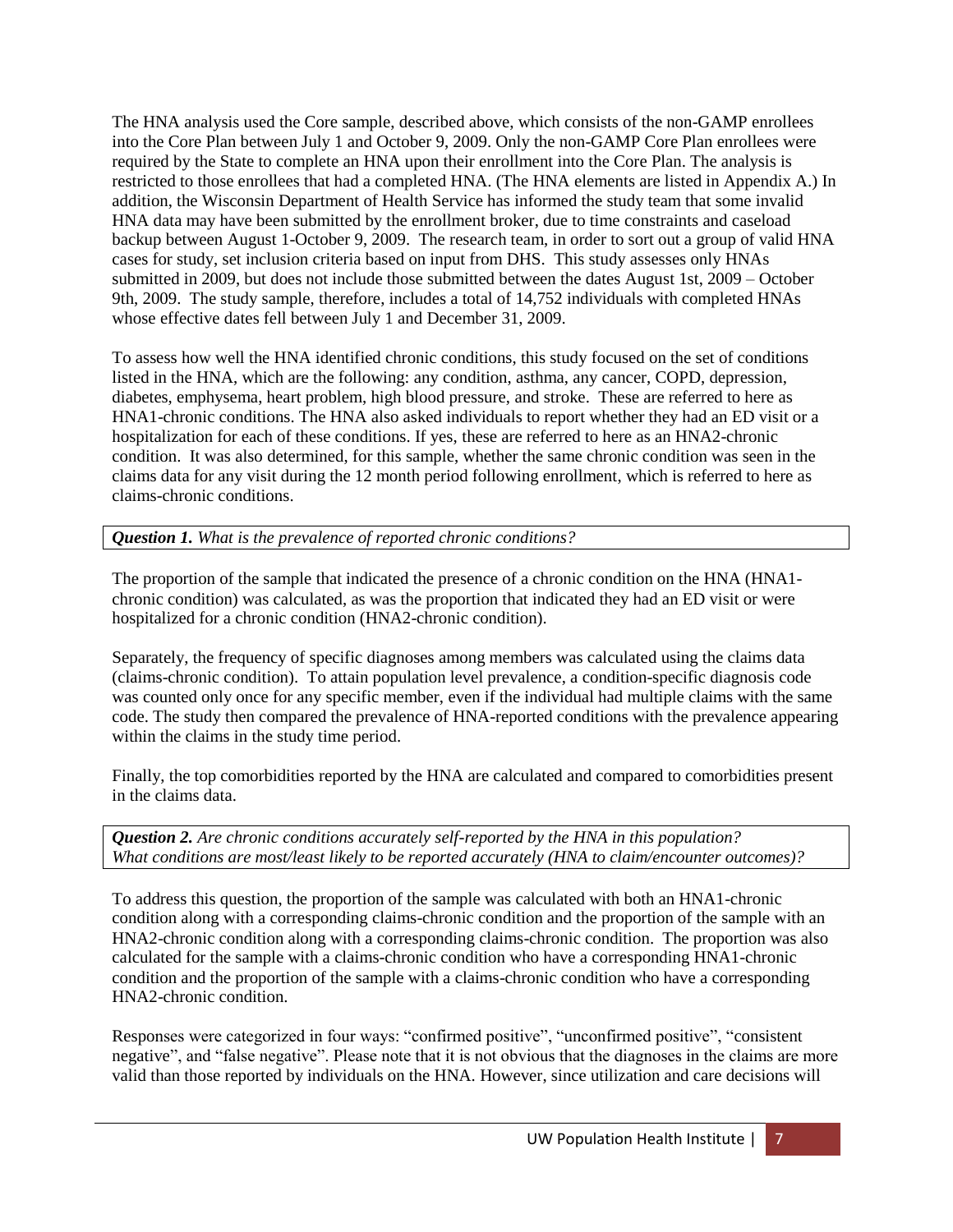be made based on those diagnoses, they are the most relevant ones for policymaking and for potential reference to disease management.

In particular, a set of responses are categorized as a "confirmed positive" if an HNA response was followed by a corresponding diagnosis present in the claims data within a year of Core Plan enrollment. A high level of confirmed positives indicates that the HNA does a good job at predicting likely future utilization. An "unconfirmed positive" occurs when a member reports the presence of a condition on the HNA, but it is not present as a diagnosis in the claims data within a year of Core Plan enrollment. Unconfirmed positives might indicate 1) that the member who reported the condition did not require medical services for that condition in the following year, 2) that the provider did not detect or document the condition, despite the member's report or 3) that the condition was erroneously reported in the HNA.

A "consistent negative" would occur if the HNA response reporting the absence of a condition and no diagnosis of that condition appears in any claim over the following year. A high rate of consistent negatives would be expected, as each individual condition is not present for a large majority of the population. However, consistent negatives may occur if a member did not have a visit during the enrollment year, or if the member did have a visit but the provider failed to detect or document the presence of a condition. A "false negative" occurs when a member reports the absence (or lack of awareness) of a condition, but that condition appears as a diagnosis in a claim within the following year. False negatives may occur 1) if a condition develops and is newly diagnosed after the member enters the Core Plan, 2) the member is unaware of the presence of the condition prior to receiving Core Plansponsored health services, or 3) the member is aware of, but does not want to report on the HNA, his or her health conditions. False negatives would be expected given that this population, coming from the previously uninsured, would likely have had gaps and inadequacies in prior health care (see Figure 1). These percentages were also calculated for subgroups of the sample defined by age, and gender.

*Question 3. How much more predictive of service utilization is the HNA compared with using only the basic demographic information available for other BadgerCare Plus populations (age, sex, income)?*

An alternate test of the utility of the HNA is the extent to which its presence in the Core plan application improved the ability to forecast enrollees' healthcare utilization relative to the use of demographic measures available in the traditional BadgerCare Plus application alone. Assessing the incremental predictive ability of the HNA involves comparing the amount of variation in healthcare utilization explained by a multiple regression model containing both the demographic and HNA measures to the amount of variation in healthcare utilization explained by a multiple regression model containing only socio-demographic measures (age, gender, and income).

The amount of variation explained by a regression model is reflected in the "r-square" statistic, which ranges from 0 to 1. A value of zero would indicate that the model explains *none* of the variation in healthcare utilization among Core plan members and a value of 1 would indicate that the model explains *all* of the variation in utilization among members. To assess their relative predictive value, the values of the r-squared are calculated and compared for regression models with and without the HNA measures.

Logit models were also run and, using a split-sample approach, used to test the strength of the HNA for predicting utilization at or above the  $70<sup>th</sup>$  and  $90<sup>th</sup>$  percentiles. HNA performance was compared against the predictive value of models using basic demographic data of age, sex, and income (below and above 138% FPL) alone (see Yu and Dick  $2010<sup>2</sup>$  for a recent Medicaid-related example of cross-validation methods).

l

<sup>&</sup>lt;sup>2</sup> Yu H and Dick AW. "Risk-adjusted capitation rates for children: How useful are the survey-based measures?" Health Services Research 2010 Dec; 45(6 Pt 2); 1948-62.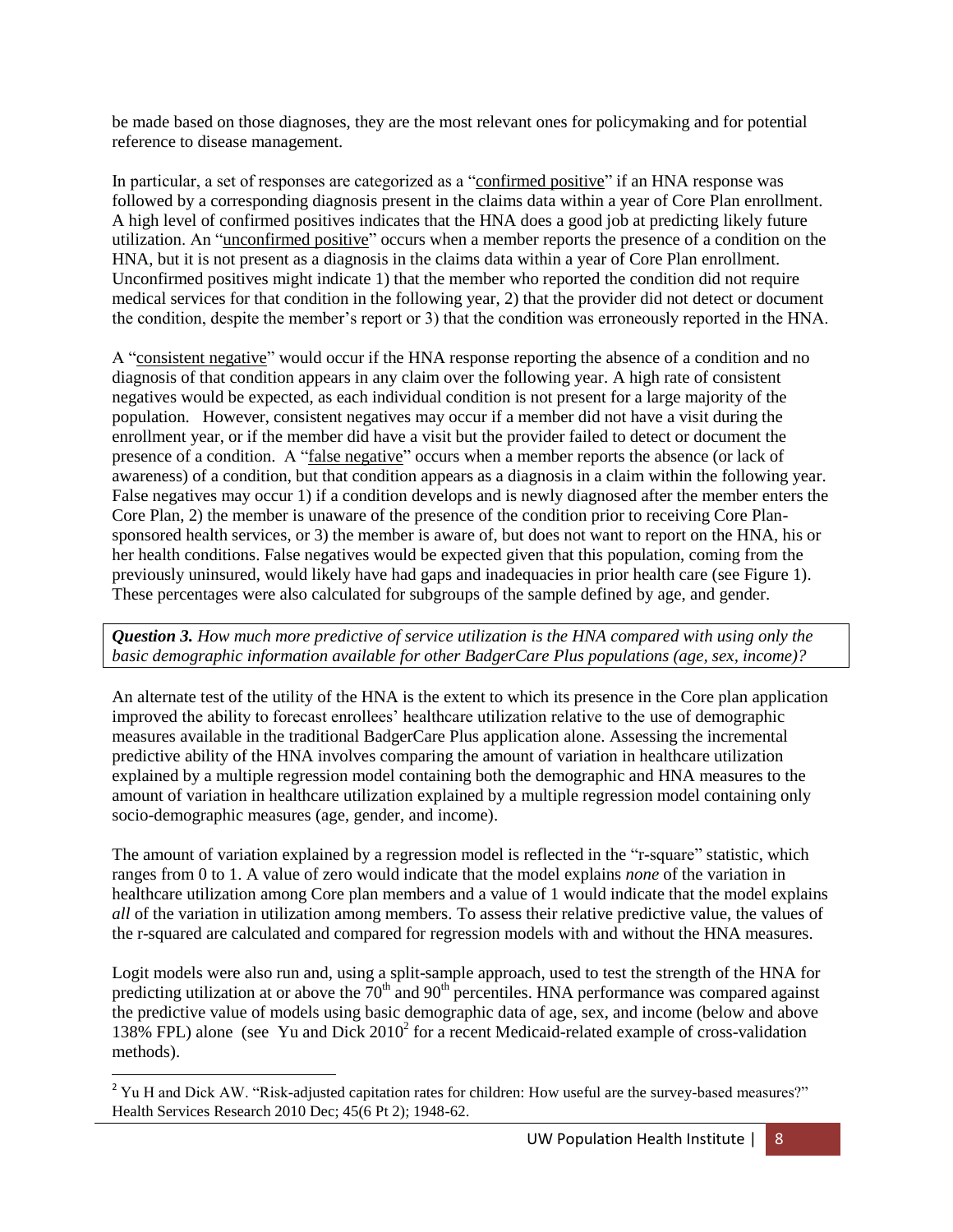**Figure 1. Correspondence between HNA Responses and Condition Documentation in Claims**

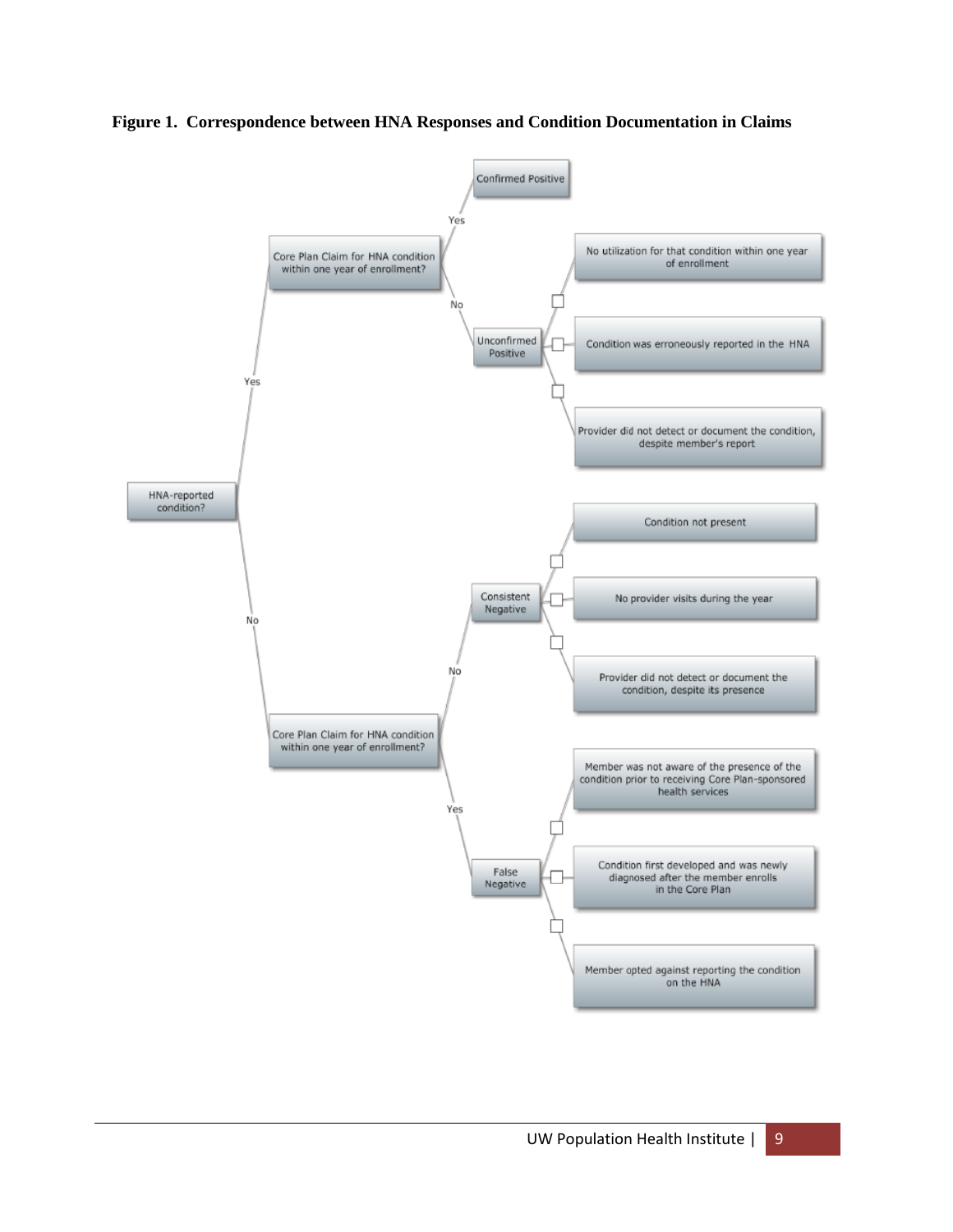## **III. Results**

### *Q1. What is the prevalence of HNA1- and HNA2-chronic conditions?*

Table 2 reports prevalence of a condition as measured by HNA responses relative to the percent of Core Plan members for whom there are claims with an associated diagnosis code. Tables 2a, b, c, and d show these comparisons by sex, age group, and income (below and above 138% FPL) respectively. The results show that the HNA effectively detects the prevalence of asthma, depression, and emphysema within the Core Plan population in that the population prevalence in the HNA corresponds closely to the population prevalence in claims-based diagnoses. Many conditions, however, are significantly under-reported by the HNA: cancer, COPD, diabetes, heart problems, high blood pressure, and stroke. That is, the population prevalence in the claims-based diagnosis rate substantially exceeds the population prevalence in the HNA.

HNA under-reporting may occur because the condition(s) developed after the members entered the Core Plan. Or, the conditions may have been present upon enrollment but not known to the members. In the latter case, the coverage and access to health care provided by the Core Plan would have facilitated detection of conditions that might otherwise have continued undiagnosed until more advanced stages.

| All HNA completions        | % Reported in HNA | % of members for whom claims |  |
|----------------------------|-------------------|------------------------------|--|
|                            | $N = 22,971$      | include diagnosis code       |  |
|                            |                   | (1,448 with no claims)       |  |
| Asthma                     | 11.74%            | 10.39%                       |  |
| Cancer                     | 1.26%             | 5.00%                        |  |
| <b>COPD</b>                | 2.00%             | 8.96%                        |  |
| Emphysema                  | 1.45%             | 1.09%                        |  |
| Depression                 | 21.04%            | 21.74%                       |  |
| <b>Diabetes</b>            | 9.83%             | 18.78%                       |  |
| <b>Heart Problems</b>      | 6.65%             | 13.84%                       |  |
| <b>High Blood Pressure</b> | 23.12%            | 32.33%                       |  |
| Stroke                     | 1.28%             | 2.43%                        |  |

#### **Table 2. Prevalence of Condition as Reported by HNA and Prevalence of Condition by Frequency of Diagnosis in Members' Claims**

#### **Table 2a. Condition Prevalence, by HNA Report and Claims Diagnosis, by Sex**

| Male                       | % Reported in HNA | % of members for whom claims |  |
|----------------------------|-------------------|------------------------------|--|
|                            | $N = 10,997$      | include diagnosis code       |  |
|                            |                   | (1,002 with no claims)       |  |
| Asthma                     | 9.22%             | 8.02%                        |  |
| Cancer                     | 1.01%             | 3.85%                        |  |
| <b>COPD</b>                | 1.56%             | 7.94%                        |  |
| Emphysema                  | 1.25%             | 1.12%                        |  |
| Depression                 | 17.53%            | 17.42%                       |  |
| <b>Diabetes</b>            | 9.71%             | 18.57%                       |  |
| <b>Heart Problems</b>      | 7.30%             | 15.21%                       |  |
| <b>High Blood Pressure</b> | 22.48%            | 32.47%                       |  |
| Stroke                     | 1.21%             | 2.28%                        |  |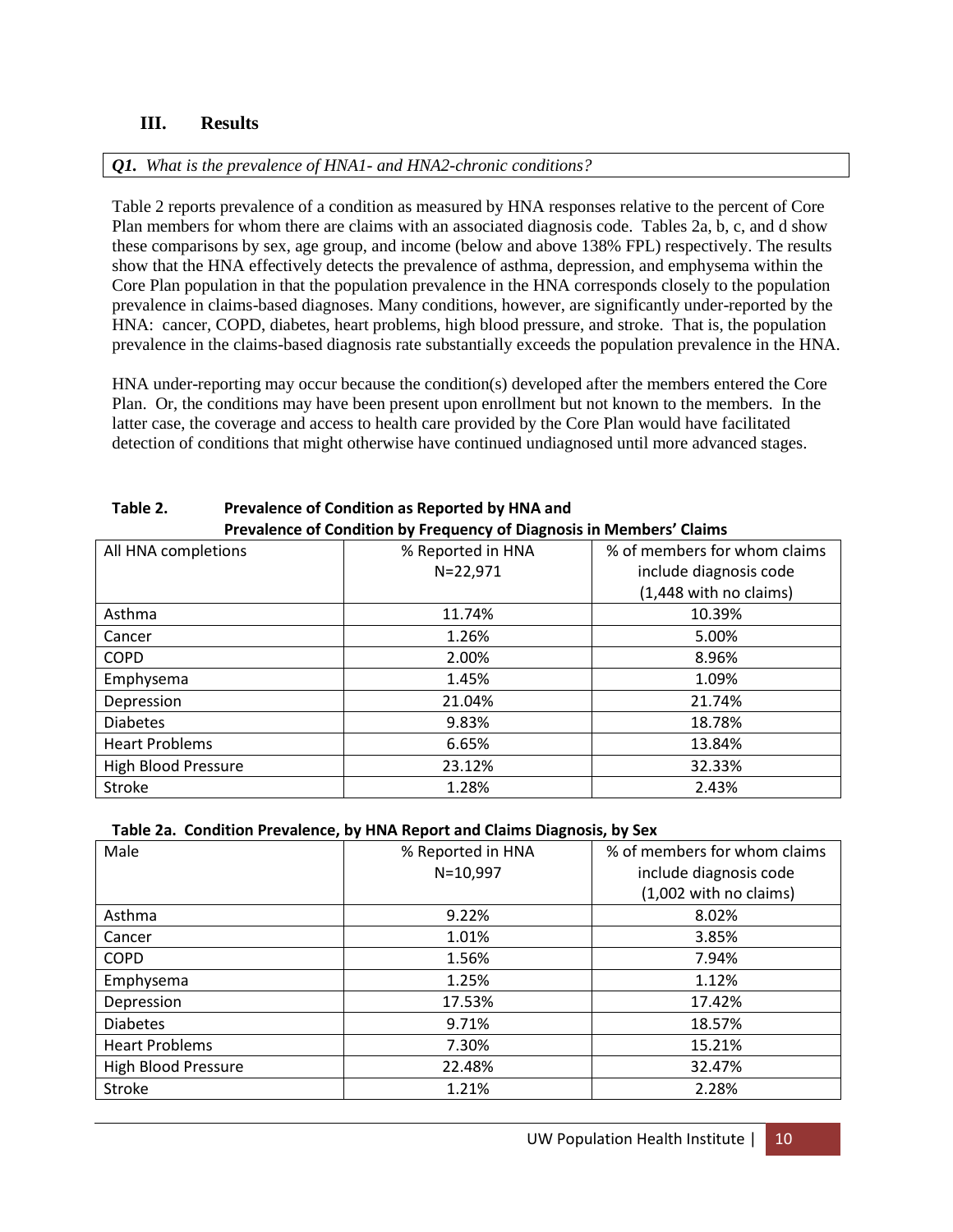| Female                     | % Reported in HNA | % of members for whom claims |
|----------------------------|-------------------|------------------------------|
|                            | $N = 11,974$      | include diagnosis code       |
|                            |                   | (446 with no claims)         |
| Asthma                     | 14.05%            | 12.44%                       |
| Cancer                     | 1.49%             | 5.99%                        |
| <b>COPD</b>                | 2.41%             | 9.84%                        |
| Emphysema                  | 1.62%             | 1.07%                        |
| Depression                 | 24.27%            | 25.49%                       |
| <b>Diabetes</b>            | 9.93%             | 18.95%                       |
| <b>Heart Problems</b>      | 6.05%             | 12.65%                       |
| <b>High Blood Pressure</b> | 23.72%            | 32.22%                       |
| <b>Stroke</b>              | 1.34%             | 2.57%                        |

## **Table 2b. Condition Prevalence, by HNA Report and Claims Diagnosis, by Sex**

#### **Table 2c. Condition Prevalence, by HNA Report and Claims Diagnosis, by Age**

| Age 19-34                  | % Reported in HNA | % of members for whom claims |
|----------------------------|-------------------|------------------------------|
|                            | $N=7,449$         | include diagnosis code       |
|                            |                   | (718 with no claims)         |
| Asthma                     | 12.91%            | 10.66%                       |
| Cancer                     | 0.28%             | 1.50%                        |
| <b>COPD</b>                | 0.11%             | 3.78%                        |
| Emphysema                  | 0.07%             | 0.09%                        |
| Depression                 | 17.14%            | 18.80%                       |
| <b>Diabetes</b>            | 2.83%             | 6.13%                        |
| <b>Heart Problems</b>      | 1.71%             | 4.44%                        |
| <b>High Blood Pressure</b> | 5.03%             | 7.93%                        |
| Stroke                     | 0.15%             | 0.35%                        |

| Age 35-44                  | % Reported in HNA | % of members for whom claims |
|----------------------------|-------------------|------------------------------|
|                            | $N = 3,180$       | include diagnosis code       |
|                            |                   | (197 with no claims)         |
| Asthma                     | 13.43%            | 12.40%                       |
| Cancer                     | 0.82%             | 3.75%                        |
| <b>COPD</b>                | 1.26%             | 8.15%                        |
| Emphysema                  | 0.91%             | 0.84%                        |
| Depression                 | 25.41%            | 26.65%                       |
| <b>Diabetes</b>            | 9.50%             | 17.23%                       |
| <b>Heart Problems</b>      | 4.34%             | 10.46%                       |
| <b>High Blood Pressure</b> | 19.47%            | 28.70%                       |
| <b>Stroke</b>              | 0.97%             | 1.34%                        |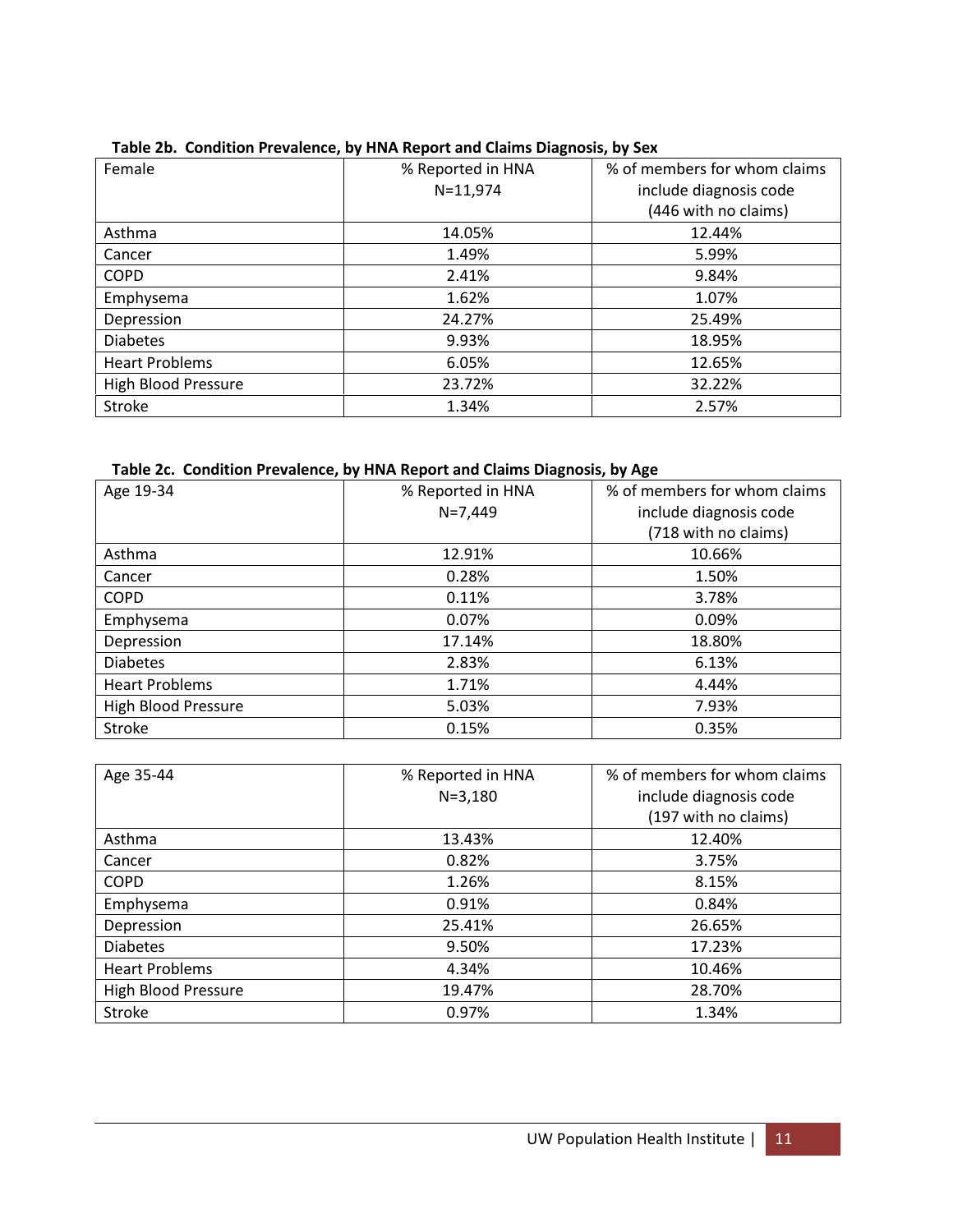| Age 45-64                  | % Reported in HNA | % of members for whom claims |
|----------------------------|-------------------|------------------------------|
|                            | $N = 12,288$      | include diagnosis code       |
|                            |                   | (532 with no claims)         |
| Asthma                     | 10.58%            | 9.72%                        |
| Cancer                     | 1.97%             | 7.32%                        |
| <b>COPD</b>                | 3.35%             | 12.16%                       |
| Emphysema                  | 2.43%             | 1.74%                        |
| Depression                 | 22.30%            | 22.19%                       |
| <b>Diabetes</b>            | 14.18%            | 26.46%                       |
| <b>Heart Problems</b>      | 10.26%            | 20.12%                       |
| <b>High Blood Pressure</b> | 35.11%            | 47.32%                       |
| <b>Stroke</b>              | 2.05%             | 3.90%                        |

# **Table 2c, continued. Condition Prevalence, by HNA Report and Claims Diagnosis, by Age**

#### **Table 2d. Condition Prevalence, by HNA Report and Claims Diagnosis, by Income**

| Income <138% FPL           | % Reported in HNA | % of members for whom claims |
|----------------------------|-------------------|------------------------------|
|                            | $N = 18,272$      | include diagnosis code       |
|                            |                   | (1,187 with no claims)       |
| Asthma                     | 12.39%            | 10.83%                       |
| Cancer                     | 1.23%             | 4.83%                        |
| <b>COPD</b>                | 1.99%             | 9.05%                        |
| Emphysema                  | 1.52%             | 1.05%                        |
| Depression                 | 22.36%            | 22.58%                       |
| <b>Diabetes</b>            | 9.54%             | 18.44%                       |
| <b>Heart Problems</b>      | 6.51%             | 13.59%                       |
| <b>High Blood Pressure</b> | 22.35%            | 31.28%                       |
| <b>Stroke</b>              | 1.32%             | 2.42%                        |

| Income $>$ 138% FPL        | % Reported in HNA | % of members for whom claims |
|----------------------------|-------------------|------------------------------|
|                            | $N=4,353$         | include diagnosis code       |
|                            |                   | (245 with no claims)         |
| Asthma                     | 8.96%             | 8.57%                        |
| Cancer                     | 1.40%             | 5.74%                        |
| <b>COPD</b>                | 2.09%             | 8.67%                        |
| Emphysema                  | 1.19%             | 1.29%                        |
| Depression                 | 15.83%            | 18.26%                       |
| <b>Diabetes</b>            | 11.03%            | 20.20%                       |
| <b>Heart Problems</b>      | 7.31%             | 14.92%                       |
| <b>High Blood Pressure</b> | 26.60%            | 37.07%                       |
| <b>Stroke</b>              | 1.10%             | 2.53%                        |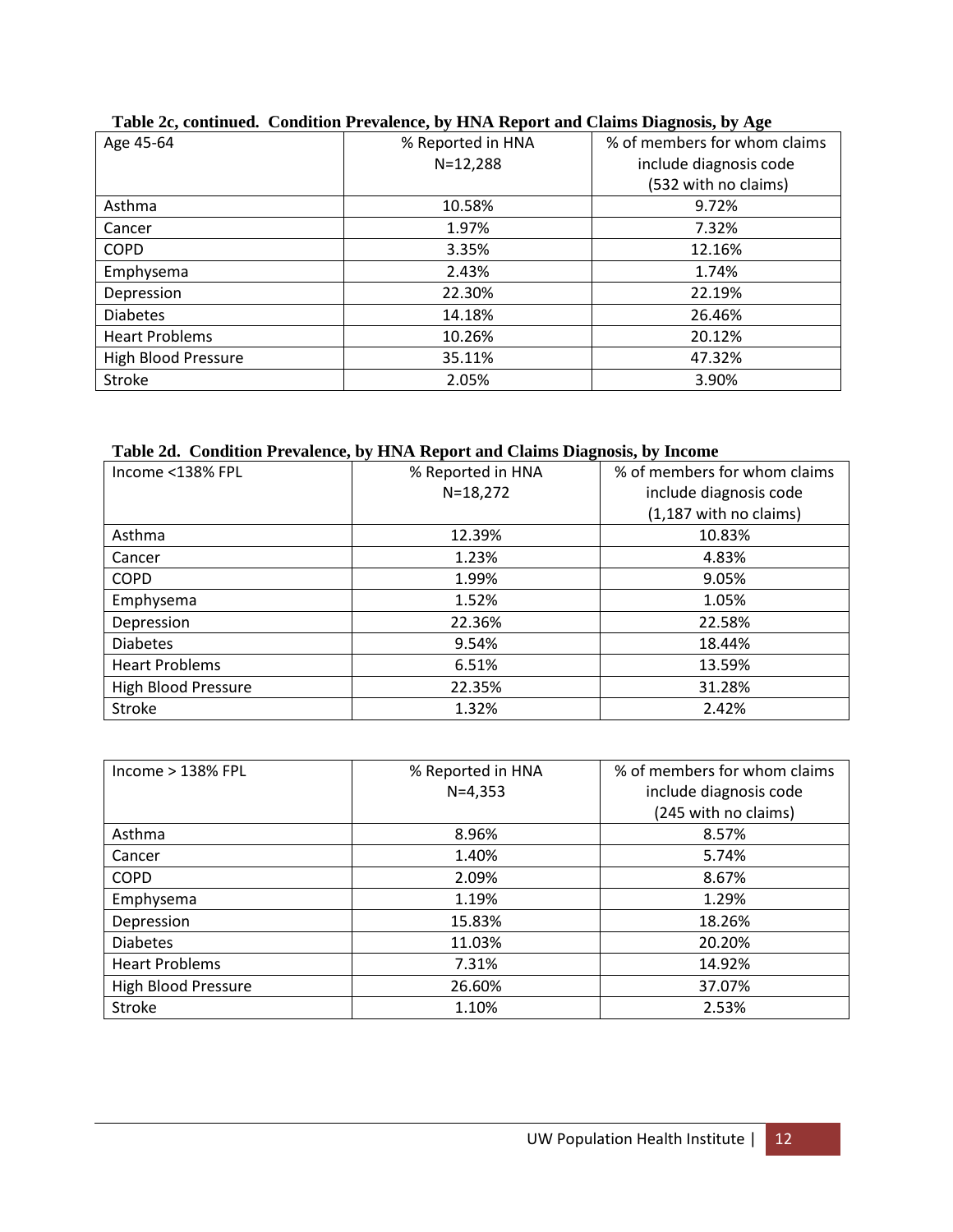There is a fairly strong correspondence between the overall prevalence of comorbidities indicated by claims data and as reported in the HNA. Table 3 shows that eight of the top ten claims-based comorbidities are shared with the HNA-based top ten.

|            | ັ           |         |                 | ັ      |             |          |
|------------|-------------|---------|-----------------|--------|-------------|----------|
| Depression | <b>High</b> | Heart   | <b>Diabetes</b> | Asthma | % Diagnosed | % HNA    |
|            | <b>BP</b>   | Problem |                 |        | in Claims   | Reported |
| X          | X           |         |                 |        | 2.36        | 2.84     |
|            | X           |         | X               |        | 4.74        | 2.74     |
|            | X           | X       |                 |        | 1.95        | 1.21     |
| X          | X           | X       |                 |        | 0.68        | 0.58     |
| X          | X           |         | X               |        | 1.23        | 0.88     |
| X          |             |         |                 | X      | 1.01        | 2.17     |
|            | X           | X       | X               |        | 1.65        | 0.57     |
| X          |             | X       |                 |        | 0.62        |          |
|            | X           |         |                 | X      | 0.67        | 1.00     |
| X          | X           |         |                 | X      |             | 0.70     |
| X          |             |         | X               |        | 0.83        | 0.57     |

| Table 3: | <b>Prevalence of Top 10 Comorbidities Computed Two Ways:</b> |
|----------|--------------------------------------------------------------|
|          | Using HNA Responses and Using Claims Data                    |

While this correspondence is high, it does vary somewhat across comorbidities. Another way of showing high rate of correspondence between the HNA and claims data is to report the proportion of Core Plan members reporting one of 10 most common co-morbidities in HNA that also have these co-morbidities diagnosed in their claims (see Table 4). There is again some variability in this correspondence across conditions. For example, persons with a combination of asthma and depression show the highest level of correspondence in reporting and claims diagnosis (> 77%) while only 40% of those reporting both heart problem and high blood pressure together in the HNA have both diagnoses in claims.

| Table 4. | Proportion of Core Plan members with 10 most prevalent comorbidities |
|----------|----------------------------------------------------------------------|
|          | in the HNA that also have the same comorbidity reported in claims    |
|          | within one year of enrollment                                        |
|          |                                                                      |

|                                        | Frequency | Percent with    |
|----------------------------------------|-----------|-----------------|
|                                        |           | match to claims |
| 1. Asthma + Depression                 | 180       | 77.58           |
| 2. Asthma + High BP                    | 107       | 69.93           |
| 3. Asthma, Depression + High BP        | 47        | 68.11           |
| 4. Depression + High BP                | 310       | 57.09           |
| 5. Diabetes + High BP                  | 557       | 50.91           |
| 6. Heart Problem + High BP             | 175       | 39.14           |
| 7. Depression + Diabetes               | 72        | 37.69           |
| 8. Depression, Diabetes + High BP      | 91        | 32.15           |
| 9. Depression, Heart Problem + High BP | 43        | 27.56           |
| 10. Diabetes, Heart Problem + High BP  | 93        | 24.60           |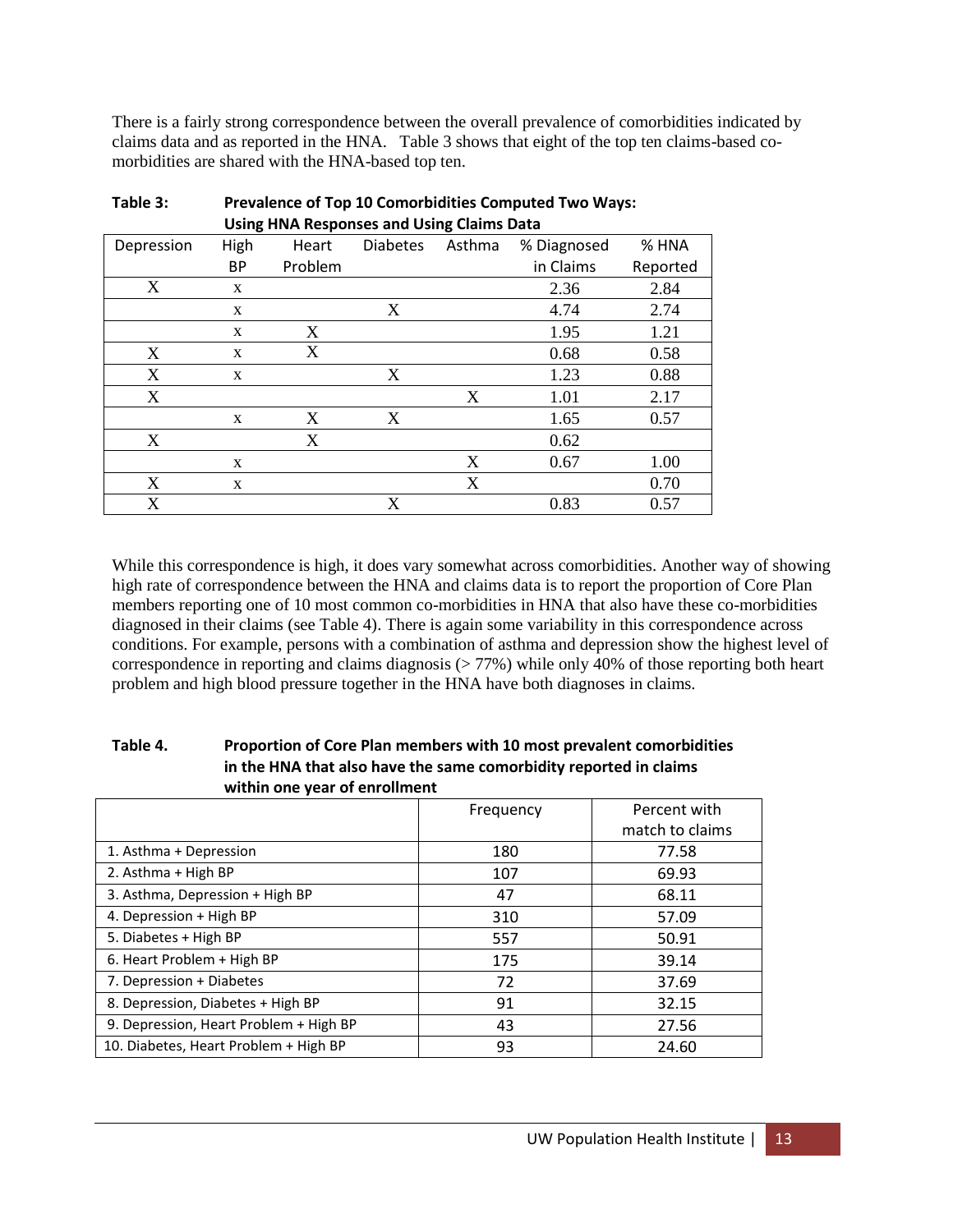*Q2. Are chronic conditions accurately self-reported by the HNA in this population? What conditions are most/least likely to be reported accurately (HNA to claim/encounter outcomes)?*

Table 5a reports the correspondence between HNA responses and whether the diagnosis for a specific condition appears in the diagnosis codes reported in claims in the twelve-month period following enrollment. For each condition, it reports the rates of confirmed positives, unconfirmed positives, consistent negatives, and false negatives (as defined in the previous section) for the entire sample. Table 5b provides detail for subgroups by sex, age, and income.

The level of confirmed positives ranges from very high (>90% correspondence) for diabetes to very low for emphysema.

The data show a very high level of unconfirmed positives for emphysema to quite low levels for diabetes and high blood pressure, with appreciable levels for all other conditions studied.

Most conditions show a very high level of consistent negatives. High blood pressure and depression are the two conditions that fall slightly below the level of 90% correspondence.

Indeed, false negatives for high blood pressure and depression fall in the 10-15% range, with heart problems, diabetes, or COPD approaching 10% false negatives. Cancer and asthma show false negative rates approaching 5%. The presence of such false negative responses in the HNA demonstrates the importance of the first year health care visit with a provider.

The HNA does appear to provide significant information about condition-specific prevalence of certain conditions within a population. The tables below show the percent of persons reporting within the HNA that they have a specific condition, and the percent of Core Plan members that have that diagnosis appearing within a claim. The data are provided for All HNA completions  $(N=22,971)$ , and by age, sex, and income above and below 138% of the federal poverty level.

- The HNA appears to effectively detect the presence of cancer in individual enrollees.
- Here again, most conditions are significantly under-reported by the HNA: COPD, depression, heart problems.
- While very high percentage of persons reporting diabetes or high blood pressure are confirmed to have those conditions, those conditions also show high rates of under-reporting.
- As noted earlier, this under-reporting may occur because 1) the condition(s) developed once the member entered the Core Plan 2) the member may have omitted reporting this personal health information on the HNA, or 3) the condition(s) may have been present upon enrollment but not known to the member. In the latter case, the coverage and access to health care provided by the Core Plan would have facilitated detection of conditions that might otherwise have continued undiagnosed to more advanced stages.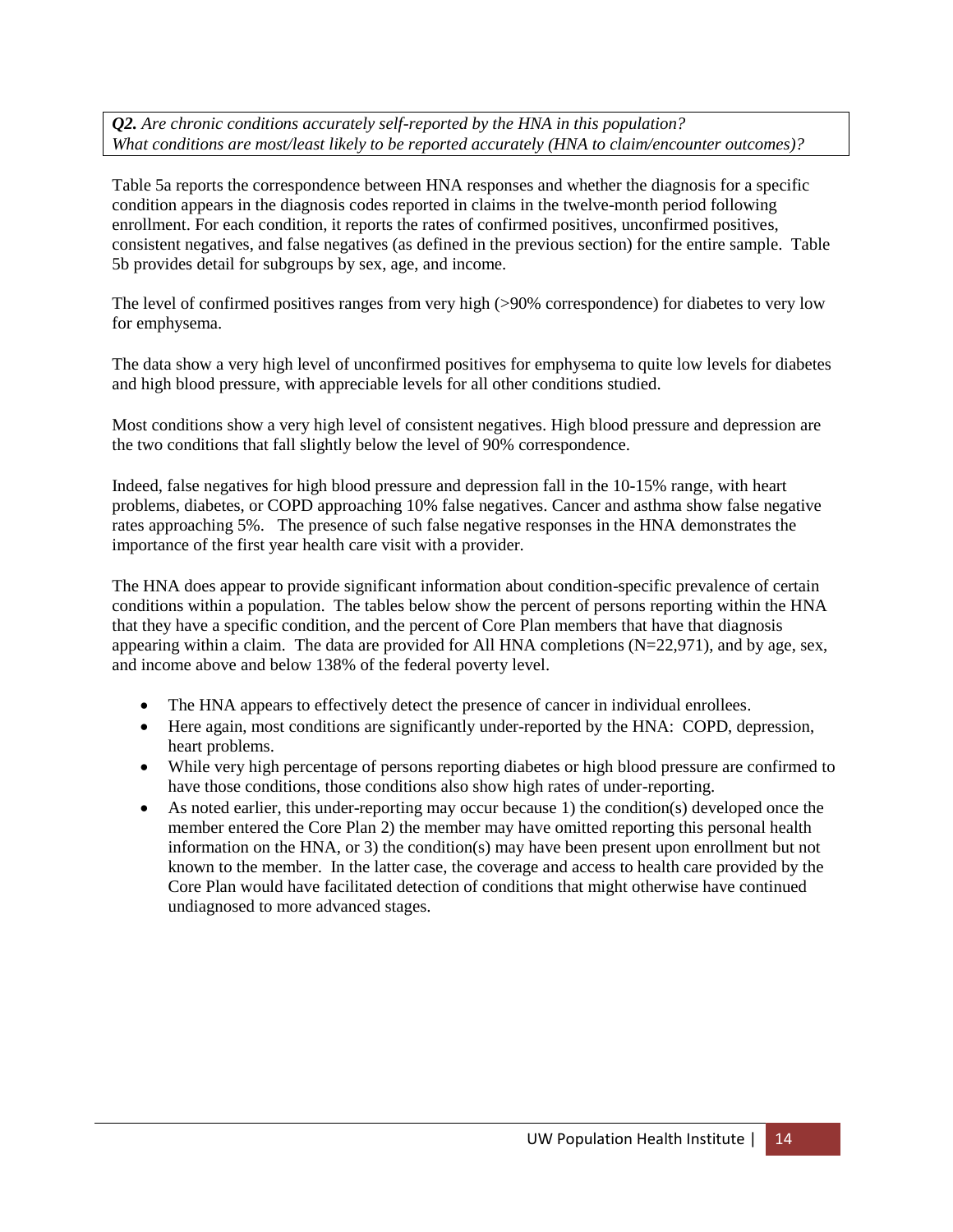|                            | Confirmed              | Unconfirmed        | Consistent          |                        |
|----------------------------|------------------------|--------------------|---------------------|------------------------|
|                            | positive:              | positive:          | negative:           | False negative:        |
|                            | Yes on HNA and         | Yes on HNA and did | No on HNA and       | No on HNA but          |
| Diagnosis/Group            | <i>did have</i> the Dx | not have the Dx    | <i>did not</i> have | <i>did have</i> the Dx |
| All with a valid 2009      | appear in the          | appear in the      | the Dx appear       | appear in the          |
| $HNA = 22,971$             | claims                 | claims             | in the claims       | claims                 |
| Asthma                     | 56.98%                 | 43.02%             | 95.96%              | 4.04%                  |
| Cancer                     | 79.23%                 | 20.77%             | 95.99%              | 4.01%                  |
| <b>COPD</b>                | 69.84%                 | 30.16%             | 92.35%              | 7.65%                  |
| Emphysema                  | 23.05%                 | 76.95%             | 99.24%              | 0.76%                  |
| Depression                 | 56.32%                 | 43.68%             | 87.78%              | 12.22%                 |
| <b>Diabetes</b>            | 97.01%                 | 2.99%              | 90.18%              | 9.82%                  |
| <b>Heart Problems</b>      | 67.79%                 | 32.21%             | 90.18%              | 9.82%                  |
| <b>High Blood Pressure</b> | 86.16%                 | 13.84%             | 84.54%              | 15.46%                 |
| <b>Stroke</b>              | 36.65%                 | 63.35%             | 98.02%              | 1.98%                  |

#### **Table 5a. Correspondence between HNA answer and Diagnosis (Dx) in Claims Within One Year of Enrollment**

#### **Table 5b. Correspondence between HNA answer and Condition-Related ED or Hospitalization Episode in Claims Within One Year of Enrollment**

|                               |                  |                         | Consistent         |                        |
|-------------------------------|------------------|-------------------------|--------------------|------------------------|
|                               | Confirmed        | Unconfirmed             | negative:          |                        |
|                               | positive: Yes on | positive:               | No on HNA          | False negative:        |
|                               | HNA and did      | Yes on HNA and          | and <i>did not</i> | No on HNA but          |
|                               | have the Dx      | <i>did not</i> have the | have the Dx        | <i>did have</i> the Dx |
|                               | appear in the    | Dx appear in the        | appear in the      | appear in the          |
| Diagnosis/Group               | claims*          | claims*                 | claims*            | claims*                |
| ED or Hosp for Asthma         | 76.09%           | 23.91%                  | 90.75%             | 9.25%                  |
| ED or Hosp for COPD           | 79.17%           | 20.83%                  | 91.44%             | 8.56%                  |
| ED or Hosp for Emphysema      | 27.87%           | 72.13%                  | 98.98%             | 1.02%                  |
| ED or Hosp for Depression     | 64.82%           | 35.18%                  | 79.41%             | 20.59%                 |
| ED or Hosp for Diabetes       | 99.10%           | 0.90%                   | 82.49%             | 17.51%                 |
| ED or Hosp for Heart Problems | 80.31%           | 19.69%                  | 87.77%             | 12.23%                 |

\*Does not include those with no medical claims one year after effective date.

\*\*Gender was missing for three people in the enrollment file.

\*\*\*Age is calculated as of first effective date. Birthdate was missing for four people in the enrollment file.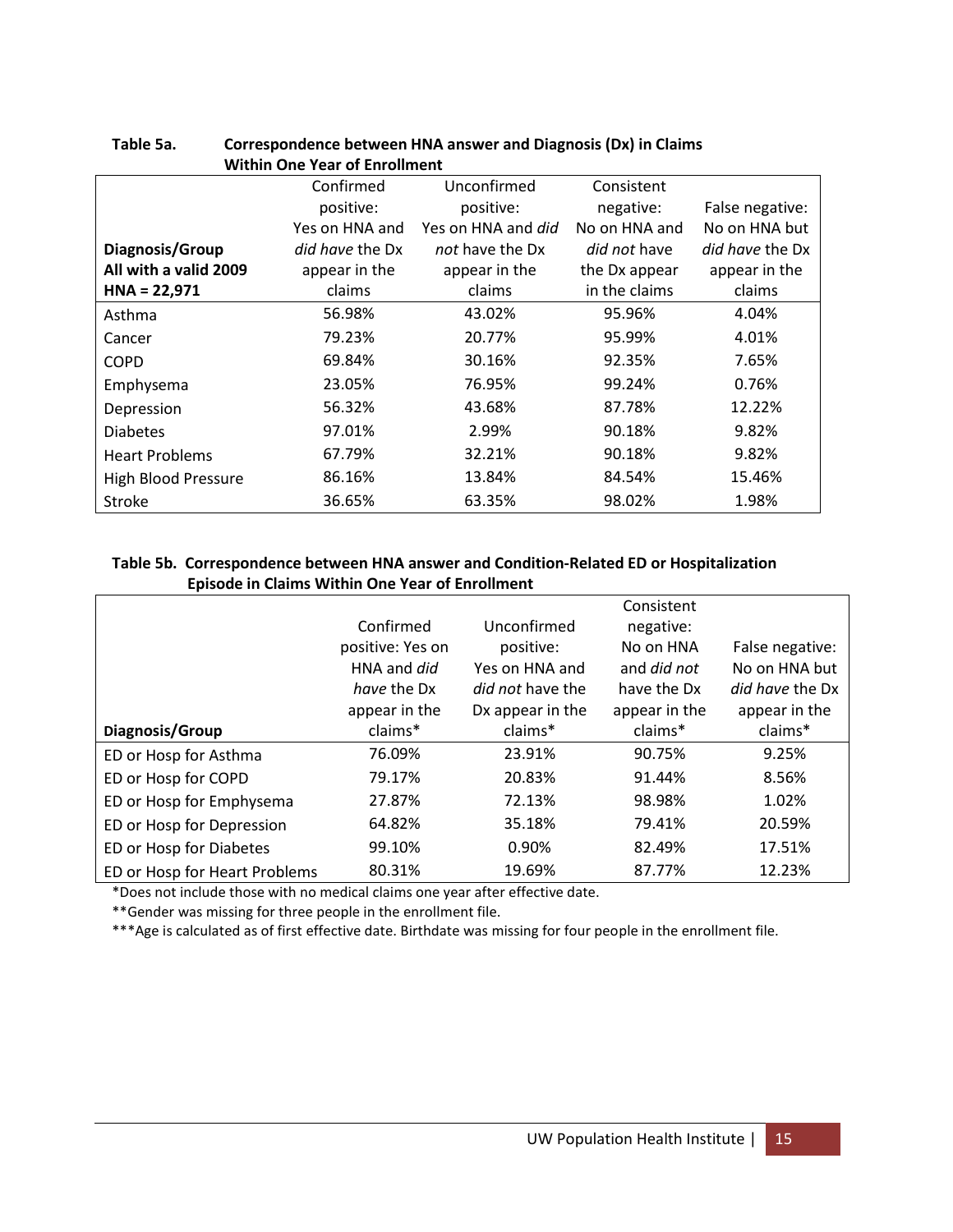| <b>Within One Year of Enrollment</b> |                 |                  |               |                 |  |  |
|--------------------------------------|-----------------|------------------|---------------|-----------------|--|--|
|                                      | Confirmed       | Unconfirmed      | Consistent    |                 |  |  |
|                                      | positive:       | positive:        | negative:     | False negative: |  |  |
|                                      | Yes on HNA and  | Yes on HNA and   | No on HNA and | No on HNA but   |  |  |
|                                      | did have the Dx | did not have the | did not have  | did have the Dx |  |  |
| Diagnosis/Group                      | appear in the   | Dx appear in the | the Dx appear | appear in the   |  |  |
|                                      | claims          | claims           | in the claims | claims          |  |  |
| <b>Asthma</b>                        |                 |                  |               |                 |  |  |
| Males = $7,663$                      | 52.35%          | 47.65%           | 96.57%        | 3.43%           |  |  |
| Females = $7,086$                    | 59.62%          | 40.38%           | 95.40%        | 4.60%           |  |  |
| All People 19-34 = 7,499             | 53.79%          | 46.21%           | 95.92%        | 4.08%           |  |  |
| All People 35-44 = 3,180             | 60.05%          | 39.95%           | 95.15%        | 4.85%           |  |  |
| All People 45-64 = 12,288            | 58.24%          | 41.76%           | 96.17%        | 3.83%           |  |  |
| Income <138% FPL = 18,272            | 57.28%          | 42.72%           | 95.91%        | 4.09%           |  |  |
| Income >138% FPL =4,353              | 55.35%          | 44.65%           | 96.12%        | 3.88%           |  |  |
| Cancer                               |                 |                  |               |                 |  |  |
| Males = $7,663$                      | 83.33%          | 16.67%           | 97.02%        | 2.98%           |  |  |
| Females = $7,086$                    | 76.70%          | 23.30%           | 95.10%        | 4.90%           |  |  |
| All People 19-34 = 7,499             | 75.00%          | 25.00%           | 98.71%        | 1.29%           |  |  |
| All People 35-44 = 3,180             | 76.00%          | 24.00%           | 96.86%        | 3.14%           |  |  |
| All People 45-64 = 12,288            | 79.92%          | 20.08%           | 94.18%        | 5.82%           |  |  |
| Income <138% FPL = 18,272            | 77.38%          | 22.62%           | 96.12%        | 3.88%           |  |  |
| Income >138% FPL =4,353              | 86.44%          | 13.56%           | 95.43%        | 4.57%           |  |  |
| <b>COPD</b>                          |                 |                  |               |                 |  |  |
| Males = $7,663$                      | 66.67%          | 33.33%           | 93.06%        | 6.94%           |  |  |
| Females = $7,086$                    | 71.73%          | 28.27%           | 91.72%        | 8.28%           |  |  |
| All People 19-34 = 7,499             | 25.00%          | 75.00%           | 96.25%        | 3.75%           |  |  |
| All People 35-44 = 3,180             | 57.50%          | 42.50%           | 92.52%        | 7.48%           |  |  |
| All People 45-64 = 12,288            | 71.96%          | 28.04%           | 89.97%        | 10.03%          |  |  |
| Income <138% FPL = 18,272            | 70.03%          | 29.97%           | 92.25%        | 7.75%           |  |  |
| Income >138% FPL =4,353              | 67.42%          | 32.58%           | 92.63%        | 7.37%           |  |  |
| Emphysema                            |                 |                  |               |                 |  |  |
| Males = $7,663$                      | 24.03%          | 75.97%           | 99.18%        | 0.82%           |  |  |
| Females = $7,086$                    | 22.40%          | 77.60%           | 99.29%        | 0.71%           |  |  |
| All People 19-34 = 7,499             | 0.00%           | 100%             | 99.91%        | 0.09%           |  |  |
| All People 35-44 = 3,180             | 25.00%          | 75.00%           | 99.39%        | 0.61%           |  |  |
| All People 45-64 = 12,288            | 23.02%          | 76.98%           | 98.81%        | 1.19%           |  |  |
| Income <138% FPL = 18,272            | 21.27%          | 78.73%           | 99.27%        | 0.73%           |  |  |
| Income >138% FPL =4,353              | 34.00%          | 66.00%           | 99.11%        | 0.89%           |  |  |

# **Table 5c. Detail by Sex, Age, and Income above and below 138% FPL: Correspondence between HNA answer and Diagnosis (Dx) in Claims**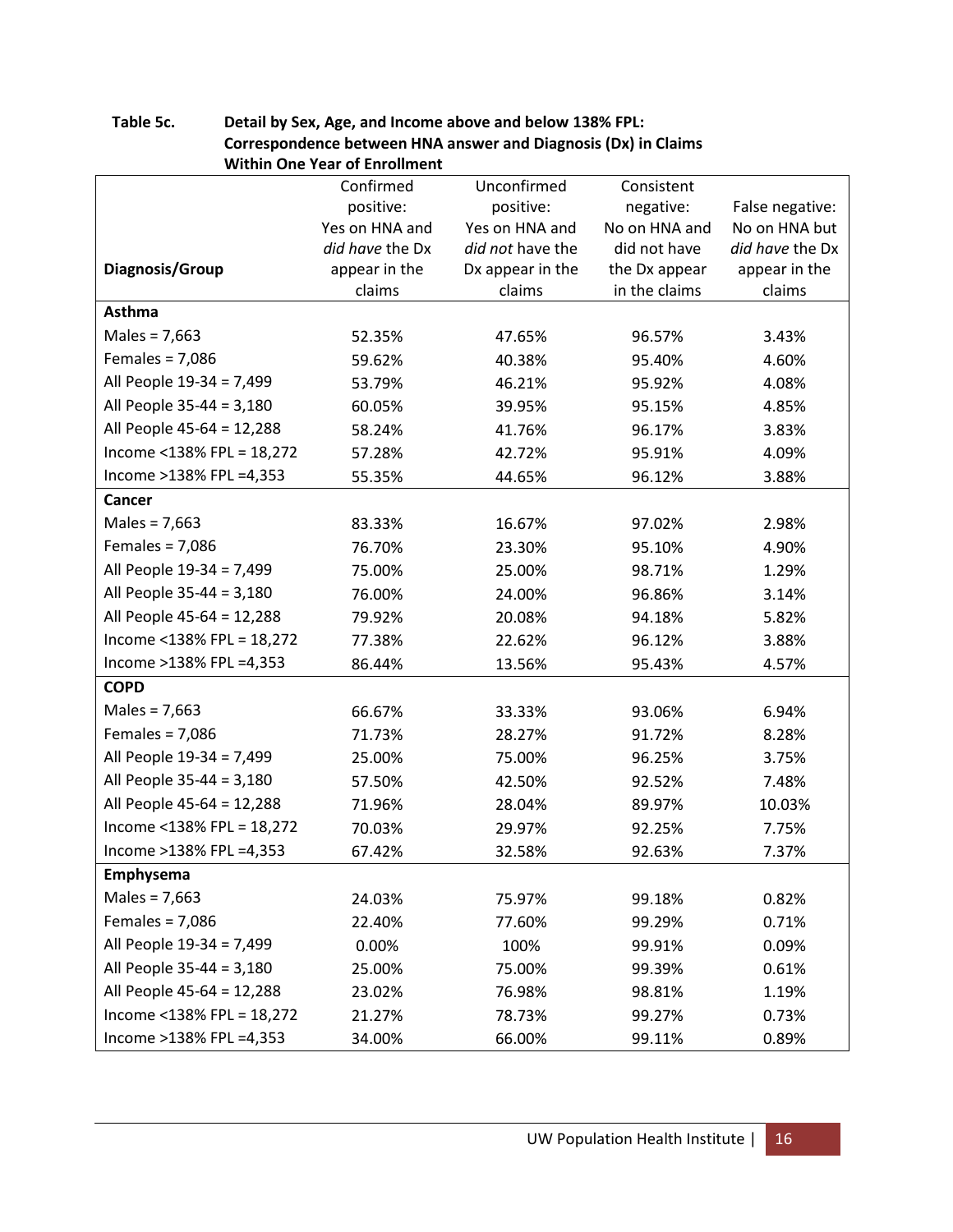| Table 5c, continued        |           |             |            |                |
|----------------------------|-----------|-------------|------------|----------------|
|                            | Confirmed | Unconfirmed | Consistent |                |
| Diagnosis/Group            | positive  | positive    | negative   | False negative |
| <b>Depression</b>          |           |             |            |                |
| Males = $7,663$            | 49.00%    | 51.00%      | 89.52%     | 10.48%         |
| Females = $7,086$          | 60.94%    | 39.06%      | 86.14%     | 13.86%         |
| All People 19-34 = 7,499   | 53.32%    | 46.68%      | 88.66%     | 11.34%         |
| All People 35-44 = 3,180   | 57.76%    | 42.44%      | 84.43%     | 15.57%         |
| All People 45-64 = 12,288  | 57.33%    | 42.67%      | 88.05%     | 11.95%         |
| Income <138% FPL = 18,272  | 56.49%    | 43.51%      | 87.51%     | 12.49%         |
| Income > 138% FPL = 4,353  | 55.16%    | 44.84%      | 88.92%     | 11.08%         |
| <b>Diabetes</b>            |           |             |            |                |
| Males = $7,663$            | 96.83%    | 3.17%       | 90.53%     | 9.47%          |
| Females = $7,086$          | 97.18%    | 2.82%       | 89.87%     | 10.13%         |
| All People 19-34 = 7,499   | 94.79%    | 5.21%       | 96.71%     | 3.29%          |
| All People 35-44 = 3,180   | 97.29%    | 2.71%       | 91.56%     | 8.44%          |
| All People 45-64 = 12,288  | 97.24%    | 2.76%       | 85.54%     | 14.46%         |
| Income <138% FPL = 18,272  | 96.96%    | 3.04%       | 90.28%     | 9.72%          |
| Income >138% FPL =4,353    | 97.22%    | 2.78%       | 89.70%     | 10.30%         |
| <b>Heart Problems</b>      |           |             |            |                |
| Males = $7,663$            | 73.45%    | 26.55%      | 89.70%     | 10.30%         |
| Females = $7,086$          | 61.62%    | 38.38%      | 90.59%     | 9.41%          |
| All People 19-34 = 7,499   | 40.98%    | 59.02%      | 96.23%     | 3.77%          |
| All People 35-44 = 3,180   | 61.83%    | 38.17%      | 91.90%     | 8.10%          |
| All People 45-64 = 12,288  | 71.06%    | 28.94%      | 85.87%     | 14.13%         |
| Income <138% FPL = 18,272  | 66.07%    | 33.93%      | 90.25%     | 9.75%          |
| Income >138% FPL =4,353    | 75.00%    | 25.00%      | 89.95%     | 10.05%         |
| <b>High Blood Pressure</b> |           |             |            |                |
| Males = $7,663$            | 83.69%    | 16.31%      | 83.38%     | 16.62%         |
| Females = $7,086$          | 88.26%    | 11.74%      | 85.56%     | 14.44%         |
| All People 19-34 = 7,499   | 66.67%    | 33.33%      | 95.30%     | 4.70%          |
| All People 35-44 = 3,180   | 82.36%    | 17.64%      | 84.84%     | 15.16%         |
| All People 45-64 = 12,288  | 88.35%    | 11.65%      | 75.32%     | 24.68%         |
| Income <138% FPL = 18,272  | 85.36%    | 14.64%      | 84.93%     | 15.07%         |
| Income >138% FPL =4,353    | 88.81%    | 11.19%      | 82.46%     | 17.54%         |
| <b>Stroke</b>              |           |             |            |                |
| Males = $7,663$            | 36.80%    | 63.20%      | 98.16%     | 1.84%          |
| Females = $7,086$          | 36.54%    | 63.46%      | 97.90%     | 2.10%          |
| All People 19-34 = 7,499   | 10.00%    | 90.00%      | 99.66%     | 0.34%          |
| All People 35-44 = 3,180   | 16.13%    | 83.87%      | 98.81%     | 1.19%          |
| All People 45-64 = 12,288  | 40.42%    | 59.58%      | 96.86%     | 3.14%          |
| Income <138% FPL = 18,272  | 37.50%    | 62.50%      | 98.06%     | 1.94%          |
| Income >138% FPL =4,353    | 36.36%    | 63.64%      | 97.83%     | 2.17%          |

UW Population Health Institute | 17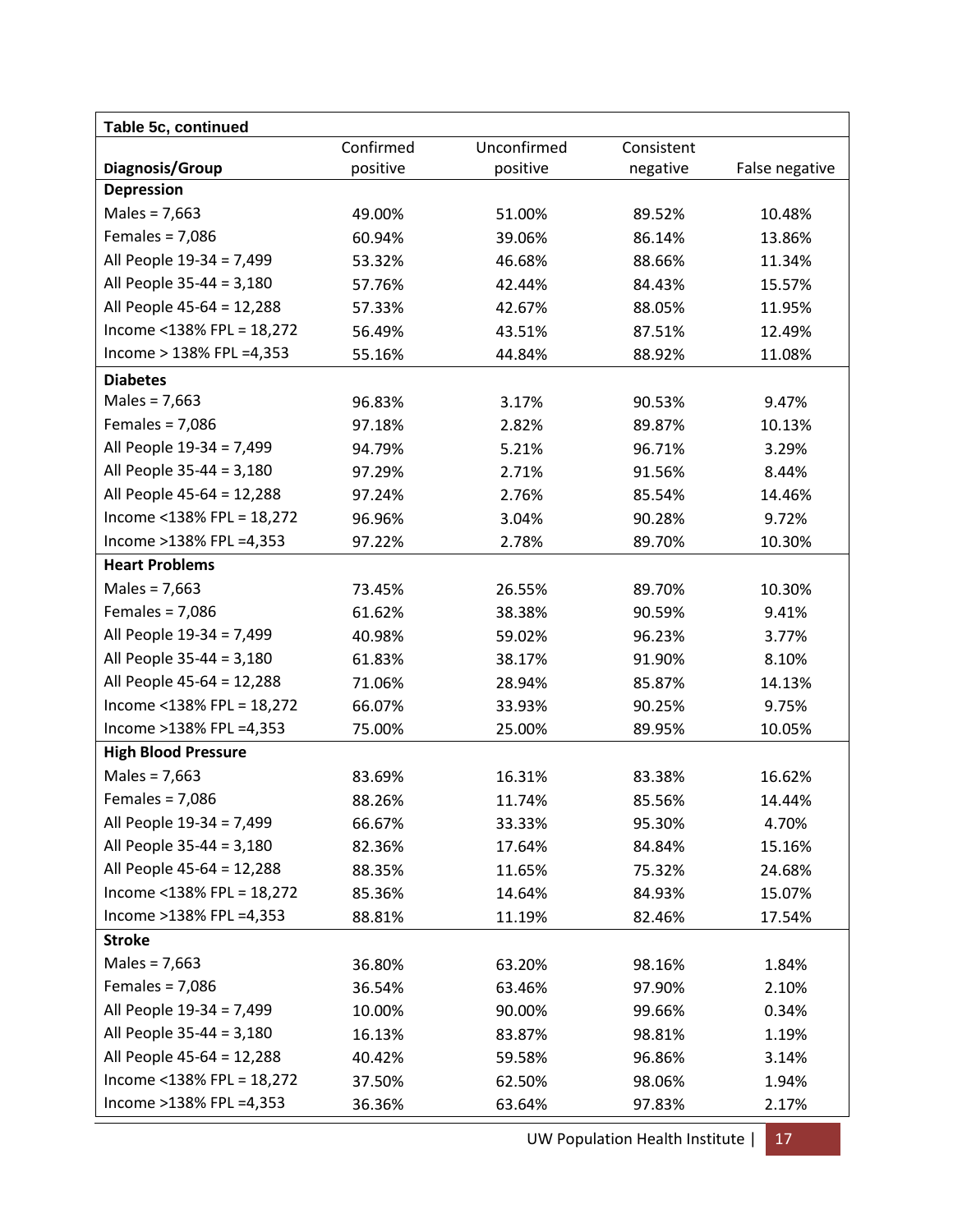|                                   | Confirmed  | Unconfirmed | Consistent | False      |
|-----------------------------------|------------|-------------|------------|------------|
| Diagnosis/Group                   | positive * | positive*   | negative*  | negative * |
| ER or Hosp for Asthma             |            |             |            |            |
| Males = $7,663$                   | 71.53%     | 28.47%      | 92.90%     | 7.10%      |
| Females = $7,086$                 | 79.02%     | 20.98%      | 88.88%     | 11.12%     |
| All People 19-34 = 7,499          | 78.13%     | 21.88%      | 90.64%     | 9.36%      |
| All People 35-44 = 3,180          | 73.68%     | 26.32%      | 89.20%     | 10.80%     |
| All People 45-64 = 12,288         | 75.61%     | 24.39%      | 91.21%     | 8.79%      |
| Income <138% FPL = 18,272         | 76.45%     | 23.55%      | 90.45%     | 9.55%      |
| Income >138% FPL =4,353           | 71.79%     | 28.21%      | 92.04%     | 7.96%      |
| ER or Hosp for COPD               |            |             |            |            |
| Males = $7,663$                   | 76.19%     | 23.81%      | 92.34%     | 7.66%      |
| Females = $7,086$                 | 80.77%     | 19.23%      | 90.65%     | 9.35%      |
| All People 19-34 = 7,499          | 50.00%     | 50.00%      | 96.25%     | 3.75%      |
| All People 35-44 = 3,180          | 78.57%     | 21.43%      | 92.19%     | 7.81%      |
| All People 45-64 = 12,288         | 80.39%     | 19.61%      | 88.44%     | 11.56%     |
| Income <138% FPL = 18,272         | 78.00%     | 22.00%      | 91.35%     | 8.65%      |
| Income >138% FPL =4,353           | 84.21%     | 15.79%      | 91.69%     | 8.31%      |
| ER or Hosp for Emphysema          |            |             |            |            |
| Males = $7,663$                   | 33.33%     | 66.67%      | 98.94%     | 1.06%      |
| Females = $7,086$                 | 25.58%     | 74.42%      | 99.02%     | 0.98%      |
| All People 19-34 = 7,499          | 0.00%      | 0.00%       | 99.91%     | 0.09%      |
| All People 35-44 = 3,180          | 37.50%     | 62.50%      | 99.26%     | 0.74%      |
| All People 45-64 = 12,288         | 26.42%     | 73.58%      | 98.38%     | 1.62%      |
| Income <138% FPL = 18,272         | 25.86%     | 74.14%      | 99.03%     | 0.97%      |
| Income >138% FPL =4,353           | 66.67%     | 33.33%      | 98.76%     | 1.24%      |
| <b>ER or Hosp for Depression</b>  |            |             |            |            |
| Males = $7,663$                   | 57.36%     | 42.64%      | 83.64%     | 16.36%     |
| Females = $7,086$                 | 71.19%     | 28.81%      | 75.74%     | 24.26%     |
| All People 19-34 = 7,499          | 58.99%     | 41.01%      | 82.53%     | 17.47%     |
| All People 35-44 = 3,180          | 62.93%     | 37.07%      | 74.82%     | 25.18%     |
| All People 45-64 = 12,288         | 71.37%     | 28.63%      | 78.78%     | 21.22%     |
| Income <138% FPL = 18,272         | 63.53%     | 36.47%      | 78.65%     | 21.35%     |
| Income >138% FPL =4,353           | 75.86%     | 24.14%      | 82.57%     | 17.43%     |
| <b>ER or Hosp for Diabetes</b>    |            |             |            |            |
| Males = $7,663$                   | 98.92%     | 1.08%       | 82.95%     | 17.05%     |
| Females = $7,086$                 | 99.33%     | 0.67%       | 82.10%     | 17.90%     |
| All People 19-34 = 7,499          | 98.63%     | 1.37%       | 94.87%     | 5.13%      |
| All People 35-44 = 3,180          | 100%       | 0.00%       | 84.67%     | 15.33%     |
| All People 45-64 = 12,288         | 98.97%     | 1.03%       | 74.76%     | 25.24%     |
| Income <138% FPL = $18,272$       | 99.32%     | 0.68%       | 82.97%     | 17.03%     |
| Income >138% FPL =4,353           | 97.50%     | 2.50%       | 80.56%     | 19.44%     |
| <b>ER or Hosp for Heart Probs</b> |            |             |            |            |
| Males = $7,663$                   | 83.75%     | 16.25%      | 86.79%     | 13.21%     |
| Females = $7,086$                 | 76.00%     | 24.00%      | 88.61%     | 11.39%     |
| All People 19-34 = 7,499          | 54.29%     | 45.71%      | 95.82%     | 4.18%      |
| All People 35-44 = 3,180          | 72.73%     | 27.27%      | 90.71%     | 9.29%      |
| All People 45-64 = 12,288         | 83.49%     | 16.51%      | 82.22%     | 17.78%     |
| Income <138% FPL = 18,272         | 77.92%     | 22.08%      | 87.97%     | 12.03%     |
| Income >138% FPL =4,353           | 90.20%     | 9.80%       | 86.99%     | 13.01%     |

**Table 5d. Correspondence between HNA answer and Condition-Related ED or Hospitalization Episode in Claims Within One Year of Enrollment**

UW Population Health Institute | 18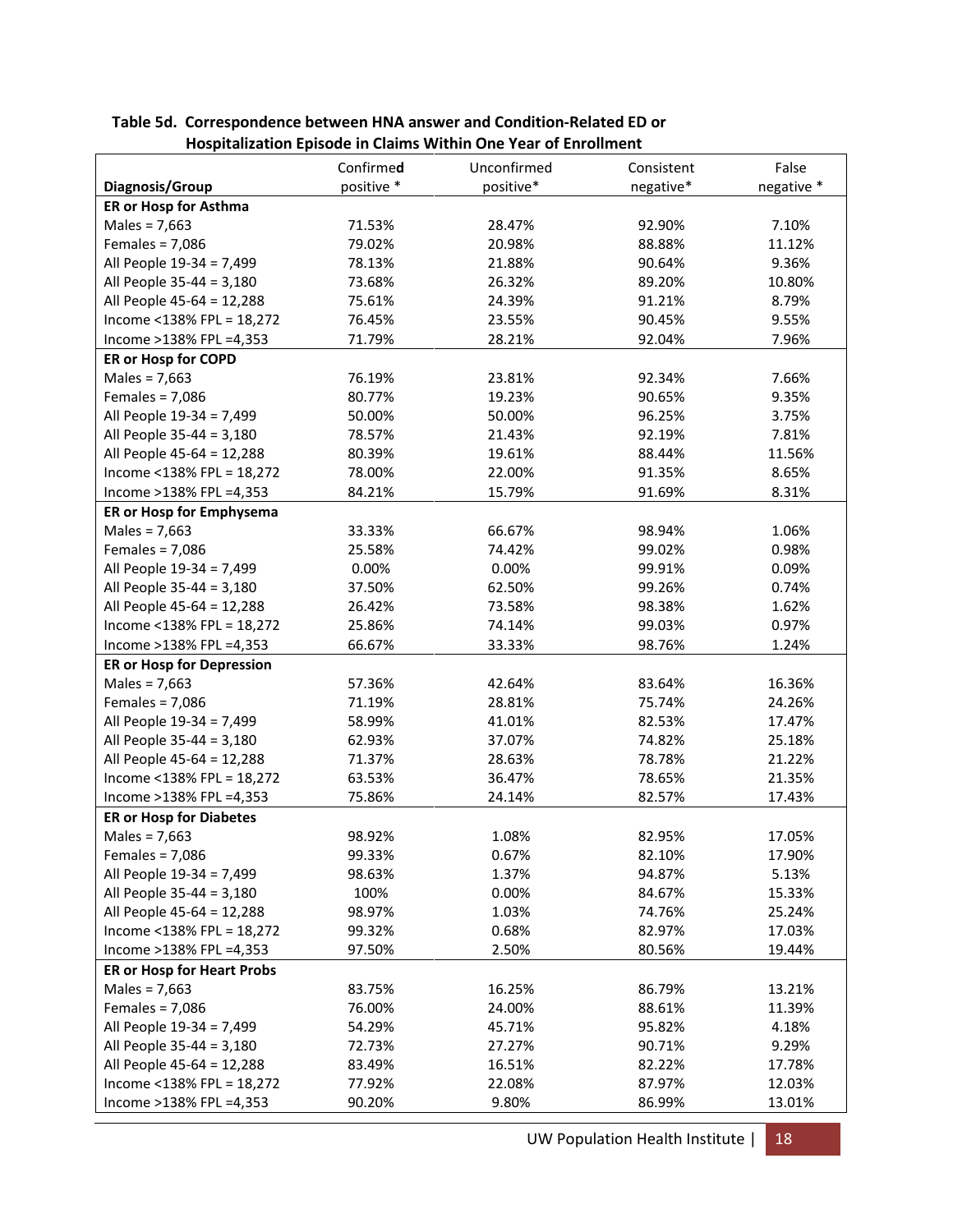**Q3.** *How much more predictive of service utilization is the HNA compared with using only the basic demographic information available for other BadgerCare Plus populations (age, sex, income)?*

Table 6 details mean utilization for the entire sample as well as mean utilization broken out by demographics and HNA responses.

- Those who answered Yes to any of the conditions had a significantly higher level of all visits than those who answered No.
- Significantly higher rates of hospitalization were observed for those who answered Yes to any of the conditions than for those who answered No.
- Relative to those who answered No, significantly higher rates of ER utilization were observed for those who answered Yes for all conditions except cancer.

|                              |                   |                      | <b>Mean Monthly Visit Rate</b> |                  |  |  |
|------------------------------|-------------------|----------------------|--------------------------------|------------------|--|--|
|                              | <b>All Visits</b> | <b>Mental Health</b> | Hospitalizations               | <b>ED Visits</b> |  |  |
| All = 22,971                 | 0.821             | 0.057                | 0.012                          | 0.069            |  |  |
| Men = 10,997                 | 0.671             | 0.047                | 0.012                          | 0.068            |  |  |
| <b>Women = 11,974</b>        | 0.958             | 0.067                | 0.012                          | 0.070            |  |  |
| p-value Gender               | $< .0001*$        | 0.1745               | 0.6599                         | 0.4964           |  |  |
| All People 19-34 = 7,499     | 0.667             | 0.082                | 0.007                          | 0.084            |  |  |
| All People 35-44 = 3,180     | 0.885             | 0.055                | 0.013                          | 0.097            |  |  |
| All People 45-64 = 12,288    | 0.898             | 0.043                | 0.015                          | 0.053            |  |  |
| p-value Age categories equal | $< .0001*$        | 0.0550               | $< .0001*$                     | $< .0001*$       |  |  |
| Income <138% FPL = 18,272    | 0.821             | 0.057                | 0.012                          | 0.077            |  |  |
| Income >138% FPL = 4,353     | 0.810             | 0.059                | 0.010                          | 0.037            |  |  |
| p-value Income               | 0.7808            | 0.9575               | $0.0016*$                      | $< .0001*$       |  |  |
| Asthma = 2,696               | 1.078             | 0.072                | 0.014                          | 0.117            |  |  |
| p-value Yes vs. No           | $< .0001*$        | 0.1450               | $0.0061*$                      | $< .0001*$       |  |  |
| Cancer = $289$               | 1.320             | 0.031                | 0.043                          | 0.099            |  |  |
| p-value Yes vs. No           | $< .0001*$        | 0.0756               | $< .0001*$                     | 0.0756           |  |  |
| $COPD = 460$                 | 1.227             | 0.071                | 0.032                          | 0.127            |  |  |
| p-value Yes vs. No           | $< .0001*$        | 0.2772               | $< .0001*$                     | $.0001*$         |  |  |
| Emphysema = 332              | 1.283             | 0.094                | 0.032                          | 0.117            |  |  |
| p-value Yes vs. No           | $< .0001*$        | 0.0972               | $< .0001*$                     | $0.0110*$        |  |  |
| Depression = 4,834           | 1.193             | 0.164                | 0.018                          | 0.120            |  |  |
| p-value Yes vs. No           | $< .0001*$        | $< .0001*$           | $< .0001*$                     | $< .0001*$       |  |  |
| Diabetes = 2,257             | 1.130             | 0.035                | 0.024                          | 0.091            |  |  |
| p-value Yes vs. No           | $< .0001*$        | $0.0054*$            | $< .0001*$                     | $< .0001*$       |  |  |
| Heart Problems = 1,527       | 1.160             | 0.045                | 0.029                          | 0.100            |  |  |
| p-value Yes vs. No           | $< .0001*$        | 0.1527               | $< .0001*$                     | $< .0001*$       |  |  |
| High Blood Pressure = 5,312  | 1.018             | 0.052                | 0.019                          | 0.078            |  |  |
| p-value Yes vs. No           | $< .0001*$        | 0.5350               | $< .0001*$                     | $0.0005*$        |  |  |
| Stroke = 294                 | 1.258             | 0.052                | 0.034                          | 0.141            |  |  |
| p-value Yes vs. No           | $< .0001*$        | 0.7192               | $< .0001*$                     | $0.0075*$        |  |  |

#### **Table 6. Average Utilization by HNA Answer, Sex, Age, and Income**

\*statistically significant at the p<.05 level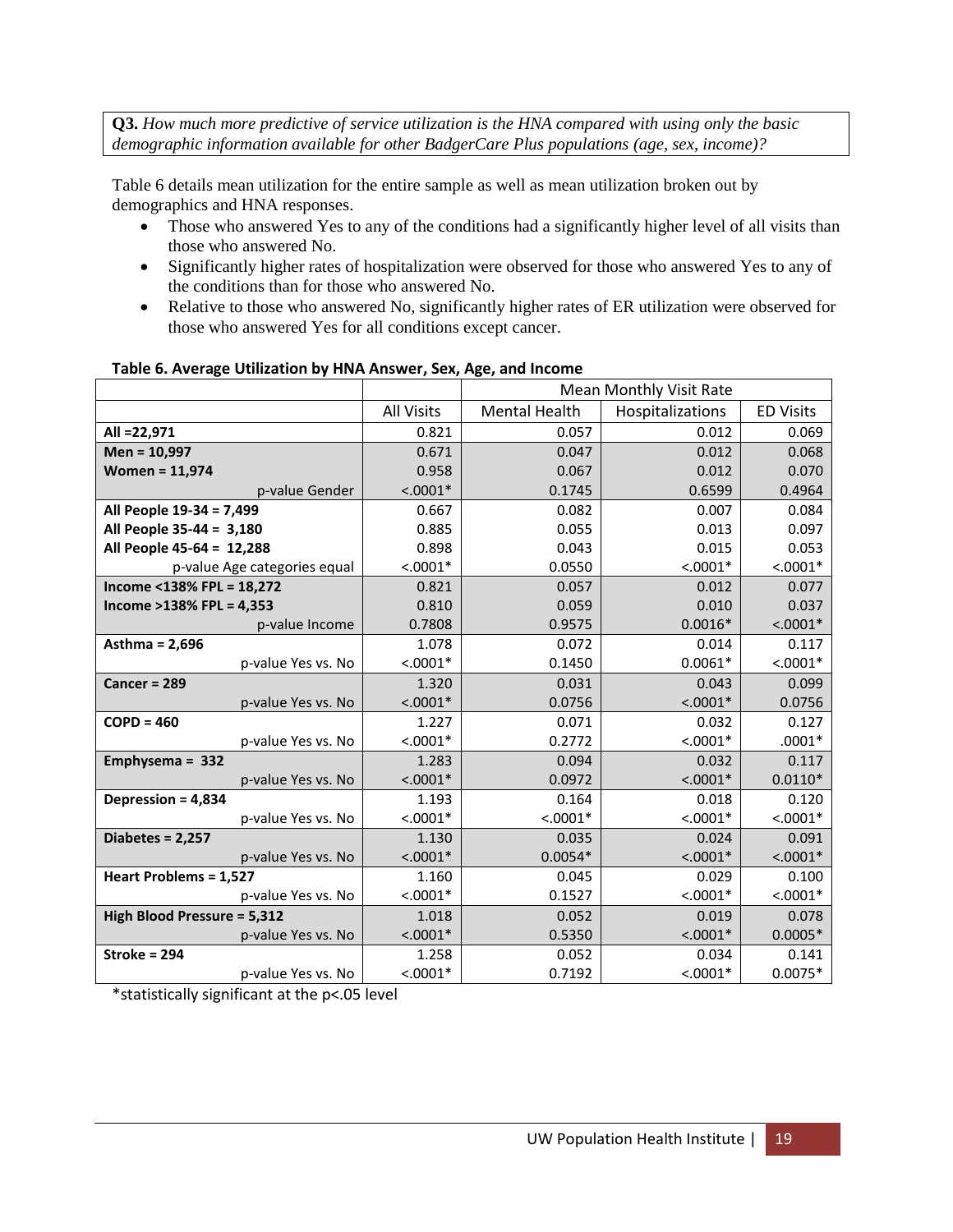Table 7 shows the r-square from regression models of monthly measures of the following: all provider visits, mental health visits, hospitalizations, and emergency department visits. As outlined above, two regression models are estimated for each outcome measure, one using only age, sex and income as explanatory variables and one that augments these factors with measures created from HNA responses.

The percent of variation explained by age, sex, and income ranges from a high of 2.13% for overall utilization and a low of 0.15% for mental health utilization.

The joint addition of a dummy variable reflecting the response to each HNA measure adds a statistically significant amount of predictive power for each outcome. The r-square statistic more than doubles for overall visits, and increases by even greater multiples for mental health visits, ED visits, and hospitalizations. The overall r-square statistic, however, remains quite low in the augmented models, demonstrating that together the demographic variables and simply constructed measures reflecting individual HNA responses explain very little of the total variation in healthcare utilization.

|                                    | <b>All Visits</b> | <b>Mental Health</b> | Hospitalization     | ED visits per |
|------------------------------------|-------------------|----------------------|---------------------|---------------|
|                                    | Per month         | visits per month     | per month           | month         |
| Age 18-34 F                        | $-0.1293$         | 0.0035               | $-0.0067$           | 0.0033        |
| Age 18-34 M                        | $-0.4523$         | 0.0219               | $-0.0074$           | $-0.0101$     |
| Age 35-44 F                        | Comparison        | Comparison category  | $-0.0015$           | Comparison    |
|                                    | category          |                      |                     | category      |
| Age 35-44 M                        | $-0.3338$         | 0.0001               | Comparison category | $-0.0004$     |
| Age 45-64 F                        | $-0.0768$         | $-0.0150$            | $-0.0037$           | $-0.0488$     |
| Age 45-64 M                        | $-0.2497$         | $-0.0128$            | 0.0001              | $-0.0371$     |
| Income <= 138% FPL                 | 0.0697            | 0.0164               | 0.0030              | 0.0341        |
| Asthma                             | 0.1403            | 0.0049               | 0.0004              | 0.0232        |
| Cancer                             | 0.4714            | $-0.0009$            | 0.0348              | 0.0620        |
| <b>COPD</b>                        | $-0.0011$         | $-0.0147$            | 0.0091              | 0.0412        |
| Emphysema                          | 0.1589            | 0.0355               | 0.0127              | 0.0096        |
| Depression                         | 0.3703            | 0.1229               | 0.0052              | 0.0593        |
| <b>Diabetes</b>                    | 0.2120            | $-0.0063$            | 0.0070              | 0.0189        |
| <b>Heart Problem</b>               | 0.2081            | $-0.0089$            | 0.0120              | 0.0139        |
| High blood pressure                | 0.0847            | $-0.0146$            | 0.0032              | 0.0096        |
| Stroke                             | 0.0027            | $-0.0005$            | 0.0047              | 0.1036        |
|                                    |                   |                      |                     |               |
| P-value from F-test                | < 0.00001         | < 0.00001            | < 0.00001           | < 0.00001     |
| r-square, age, sex and income only | .0213             | .0015                | .0069               | .0138         |
| r-square, age, sex income and HNA  | .0504             | .0132                | .0261               | .0421         |
| factors*                           |                   |                      |                     |               |

#### **Table 7. Predictive Value of HNA Responses Above that of Age, Sex. And Income Alone**

\*HNA factors: Asthma, Cancer, COPD, Emphysema, Depression, Diabetes, Heart Problems, High Blood Pressure, Stroke

This finding is consistent with those reported results for other predictive models. Ellis and McGuire<sup>3</sup>, summarizing the predictive accuracy of various combinations of independent predictors and estimation methodologies in a Medicare sample, find that models including age and gender explain roughly 1% of the variation in charges, while models including age and gender combined with a single variable of

 $\overline{\phantom{a}}$ <sup>3</sup> Ellis RP, McGuire TG. Predictability and predictiveness in health care spending. Journal of Health Economics 26 (2007) 25–48.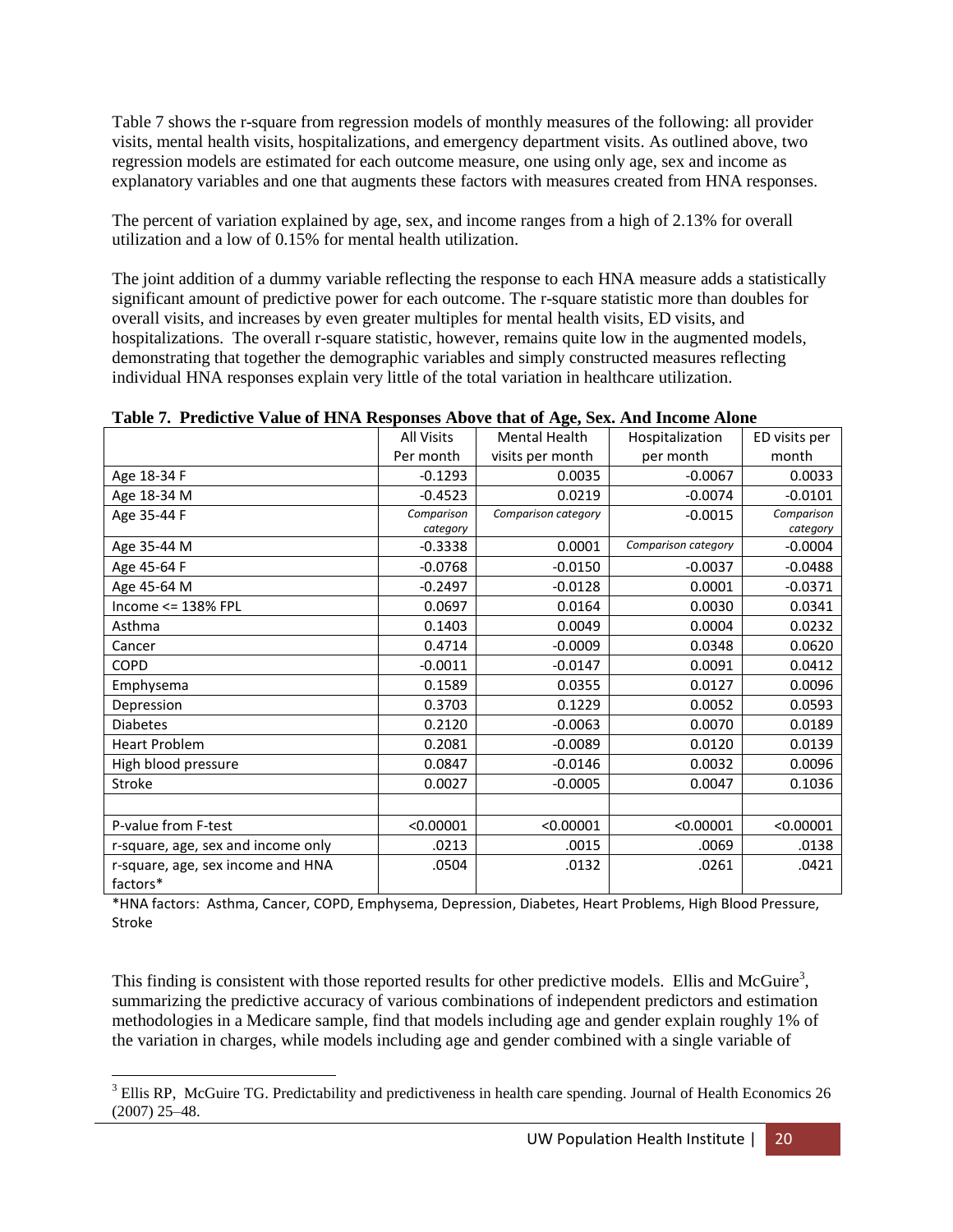lagged total covered charges explain about 9% of the total variation, and models incorporating age, gender, and 183 diagnostic dummy variables explain 10.4 % of the variation.

The Society of Actuaries in 2007 evaluated the predictive accuracy of commercially available claims-based risk assessment tools under different sets of conditions and with different sets of available information.<sup>4</sup> The analysis finds an r-square range of approximately 12-36% for expenditure-related models, dependent on assessment tool, use of offered vs. calibrated model, level of claims truncation and lagged versus non-lagged analysis.

It appears that the Core Plan HNA has a predictive accuracy weaker than claims-based prediction models, but it is important to note that the implementation of the HNA requires considerably less time and resource investment than do the commercially available risk assessment tools. As well, the HNA prediction model incorporates information that is readily collectable at point of enrollment. This is in contrast to prospective claims-based prediction tools, which require historical claims information that may not be accessible to the State in the case of newly enrolling members.

## Predictive Value of the HNA for Upper Deciles of Utilization

Individuals populating the highest deciles of utilization account for a disproportionate amount of overall resource use; accordingly, the value of a given predictive tool is largely driven by its performance at the top end of the distribution. As such, the models predicting use in upper deciles were subjected to a more detailed series of specification checks than the models predicting overall visit counts. The preferred specification for modeling top deciles of utilization employed a more complicated treatment of the HNA measures, including the reporting of prior ED and hospitalization use, as well as the addition of household income.

Logistic regression was used to model annual utilization above the  $70<sup>th</sup>$  and  $90<sup>th</sup>$  percentile of visits. The predictive accuracy of models incorporating HNA covariates was compared against the predictive accuracy of basic demographic data of age and sex alone and age, sex, and income (below and above 138% FPL). Table 8 shows the predictive value for outpatient visits, mental health visits, ED visits, and hospitalizations of cases within two models:

Model A. Demographics age and sex only

.

- Case 1. No HNA (demographic data only),
- Case 2. Case  $1 + HNA$ -reported conditions
- Case 3. Case  $2 +$  reported prior episodes (diagnosis-related ED and hospitalizations)

#### Model B. Demographics age, sex, and income

- Case 1. No HNA (demographic data only),
- Case 2. Case  $1 + HNA$ -reported conditions
- Case 3. Case 2 + HNA-reported conditions and reported prior episodes (diagnosis-related ED and hospitalizations)

 $\overline{\phantom{a}}$ <sup>4</sup> Winkelman R, Mehmud S. A Comparative Analysis of Claims-Based Tools for Health Risk Assessment Society of Actuaries. April 20, 2007.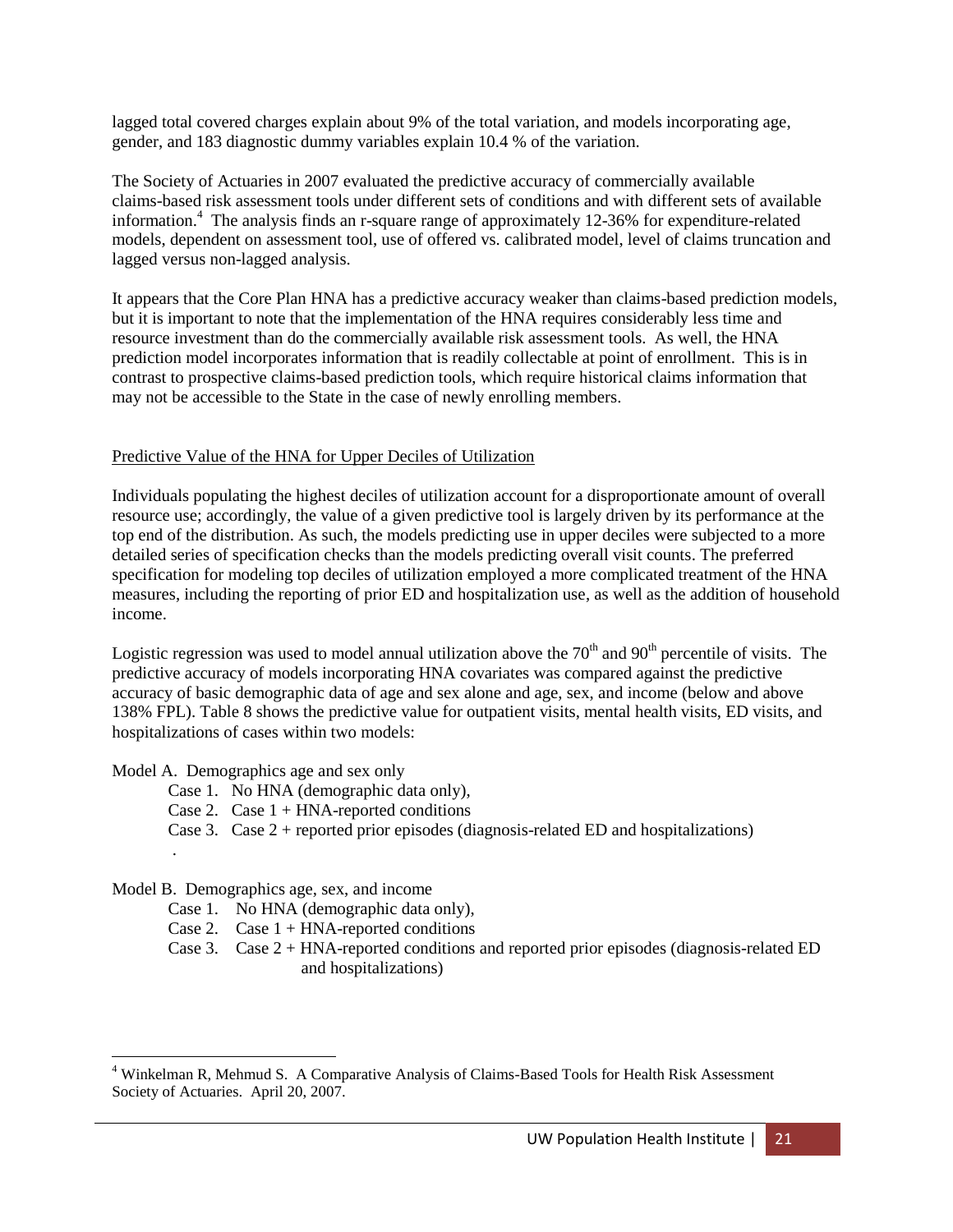For both types of models and most utilization types, the case that includes HNA conditions (A2 or B2) dramatically increases the predictive value over the use of demographics alone (A1 or B1). The addition of HNA-reported diagnosis-related ED or hospitalization episodes (moving from A2 to A3 or B2 to B3) provides only marginal increase in predictive value over the use of HNA-reported conditions.

The HNA bolsters prediction of utilization at or above the  $70<sup>th</sup>$  percentile of outpatient visits to a much greater degree in the model for which only age and sex are included in the demographic information (Model A, moving from 9% to 45% prediction value), compared to the model that includes income in the demographics (Model B, moving from 39% to 46% predictive value). However, in the other percentiles and across the other utilization types (mental health, ED, hospitalizations), the HNA adds equally significant predictive value over simple demographics regardless of whether income is included.

Overall, the HNA tool provides information that can be useful in identifying plan entrants with a greater likelihood of incurring a large number of visits. Relative to prediction models with no income covariate, models incorporating HNA variables have considerably greater predictive capacity.

| radio of a creent or cumeation in opper beches i redicted by moder |            |               |               |            |            |           |               |
|--------------------------------------------------------------------|------------|---------------|---------------|------------|------------|-----------|---------------|
|                                                                    | 70th       | 90th          | 70th          | 90th       |            |           |               |
|                                                                    | Percentile | Percentile    | Percentile    | Percentile | 70th       | 90th      | **70th        |
|                                                                    | of         | οf            | of Mental     | of Mental  | Percentile | Percentil | Percentile of |
|                                                                    | Outpatient | Outpatient    | Health        | Health     | of ED      | e of ED   | Hospit-       |
|                                                                    | Visits     | <b>Visits</b> | <b>Visits</b> | Visits     | Visits     | Visits    | alizations    |
| Model A                                                            |            |               |               |            |            |           |               |
| Case A1. Base Model                                                |            |               |               |            |            |           |               |
| (Age + Gender)                                                     | 8.81%      | 10.29%        | 36.38%        | 9.14%      | 38.63%     | 0.00%     | 36.10%        |
| Case A2. Base Model +                                              |            |               |               |            |            |           |               |
| <b>HNA</b> conditions                                              | 45.35%     | 20.96%        | 69.78%        | 36.29%     | 40.18%     | 25.41%    | 46.08%        |
| Case A3. Base Model +                                              |            |               |               |            |            |           |               |
| HNA conditions +                                                   |            |               |               |            |            |           |               |
| HNA ED or Hospital stay                                            | 44.71%     | 22.70%        | 69.78%        | 36.10%     | 48.93%     | 28.54%    | 48.32%        |
| Model B                                                            |            |               |               |            |            |           |               |
| Case B1. Base Model                                                |            |               |               |            |            |           |               |
| (Age + Gender + Income)                                            | 39.12%     | 10.66%        | 33.30%        | 9.61%      | 35.45%     | 0.93%     | 31.05%        |
| Case B2. Base Model +                                              |            |               |               |            |            |           |               |
| <b>HNA</b> conditions                                              | 45.81%     | 24.45%        | 68.84%        | 34.51%     | 48.67%     | 27.38%    | 49.33%        |
| Case B3. Base Model +                                              |            |               |               |            |            |           |               |
| HNA conditions +                                                   |            |               |               |            |            |           |               |
| HNA ED or Hospital stay                                            | 45.20%     | 22.70%        | 68.94%        | 39.83%     | 51.33%     | 30.28%    | 47.98%        |

## **Table 8: Percent of Utilization in Upper Deciles Predicted by Model\***

*\*Due to fragmentation in the predicted likelihood of visits in the upper decile(s), particularly in the case for which utilization is predicted using the base model, the fraction of the sample belonging to the predicted high utilizer group (e.g. upper 10%, upper 30%) may be substantially smaller than 10% or 30% of the sample. Generally, identification of the upper 10% and 30% of visits and predicted visits is imprecise due to fragmentation of the visits and predicted visits variable.*

*\*\*Predicting the 90th percentile was not possible for Hospitalizations due to low numbers*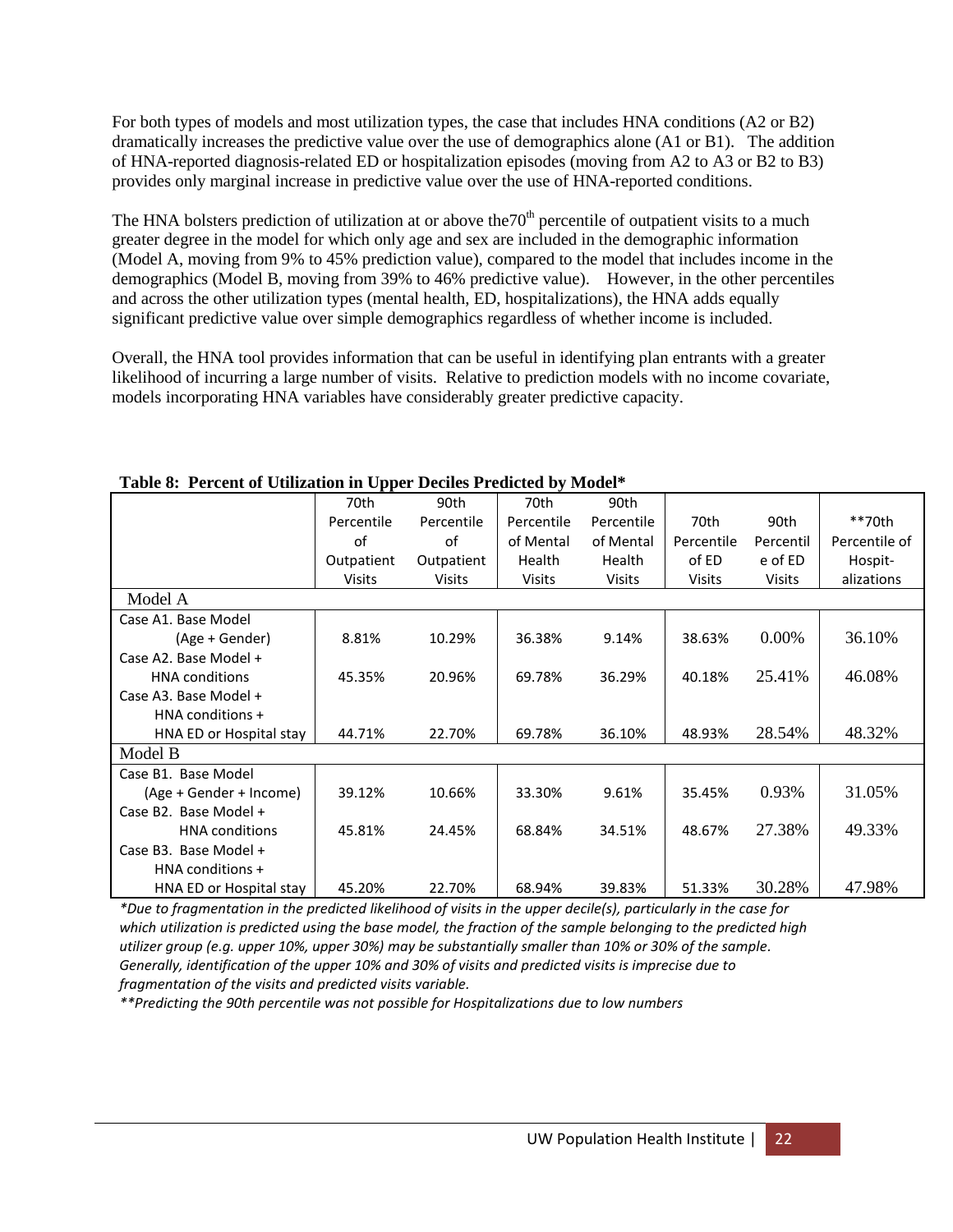## **Appendix: Health Needs Assessment**

The questions indicate presence of the following: asthma, any cancer, COPD, depression, diabetes, emphysema, heart problem high blood pressure, stroke.

Also asks for additional information:

- o Asthma
	- o Emergency room visit in the past 12 months
	- o Hospitalized in the past 12 months
- o Cancer
	- o Type of cancer that needs current treatment
- o COPD (Chronic Obstructive Pulmonary Disease)
	- o Emergency room visit in the past 12 months
	- o Hospitalized in the past 12 months
- o Depression
	- o Emergency room visit in the past 12 months
	- o Hospitalized in the past 12 months
- o Diabetes
	- o Emergency room visit in the past 12 months
	- o Hospitalized in the past 12 months
- o Emphysema
	- o Emergency room visit in the past 12 months
	- o Hospitalized in the past 12 months
- o Heart Problem
	- o Emergency room visit in the past 12 months
	- o Hospitalized in the past 12 months

The applicant will be able to answer these questions by choosing the appropriate radio buttons for their yes or no responses.

The section on cancer will display various types of cancer based on the sex of the individual which will be pulled from Apply From Benefits. The types of cancer are as follows:

- 1. Male
	- A. Colon
	- B. Lung
	- C. Testicular
	- D. Prostate
	- E. Other
- 2. Female
	- A. Colon
	- B. Lung
	- C. Cervical
	- D. Breast
	- E. Ovarian
	- F. Other